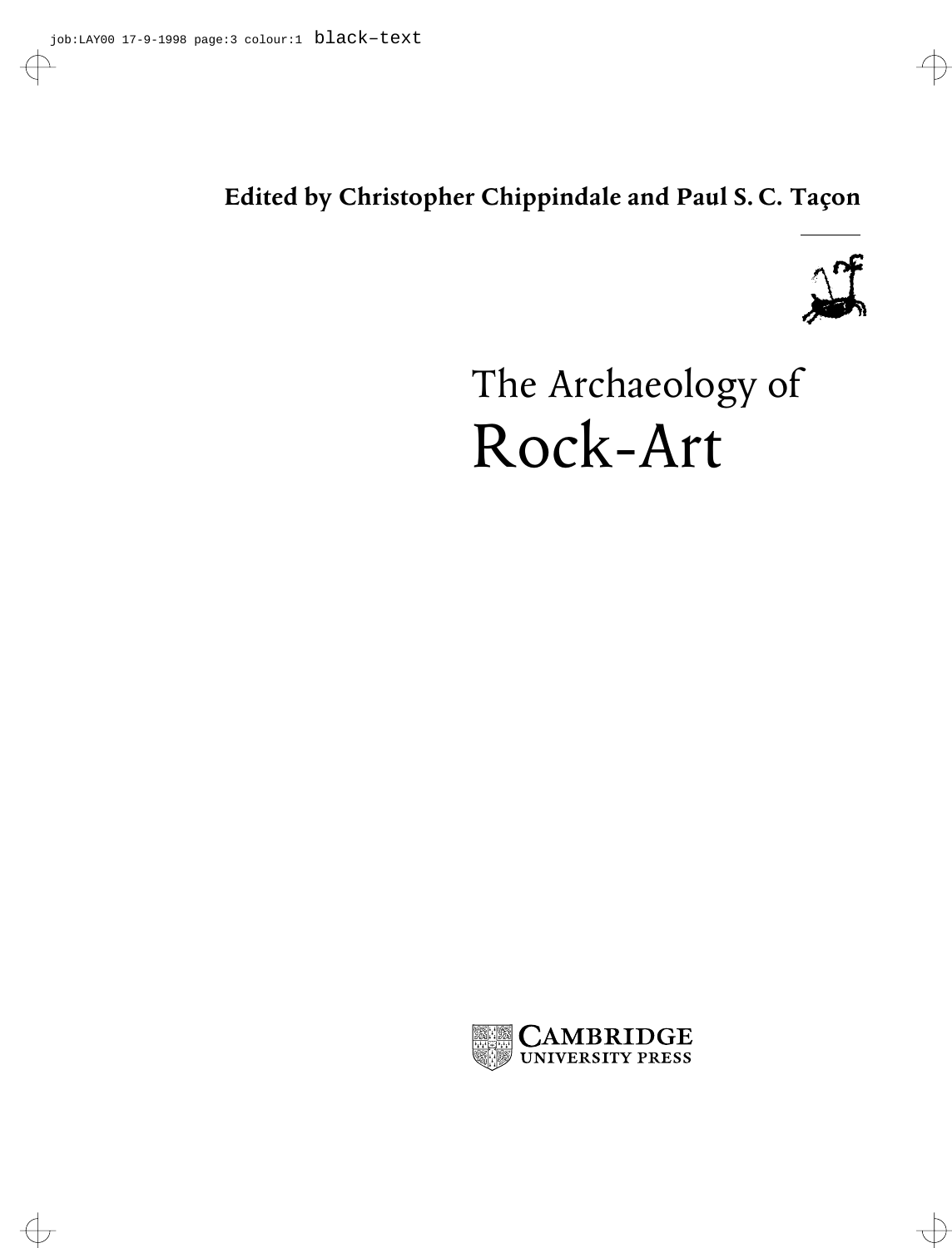PUBLISHED BY THE PRESS SYNDICATE OF THE UNIVERSITY OF CAMBRIDGE The Pitt Building, Trumpington Street, Cambridge CB2 1RP, United Kingdom

CAMBRIDGE UNIVERSITY PRESS The Edinburgh Building, Cambridge, CB2 2RU, United Kingdom http://www.cup.cam.ac.uk 40 West 20th Street, New York, NY 10011-4211, USA http://www.cup.org

10 Stamford Road, Oakleigh, Melbourne 3166, Australia

© Christopher Chippindale and Paul S. C. Taçon 1998

This book is in copyright. Subject to statutory exception and to the provisions of relevant collective licensing agreements, no reproduction of any part may take place without the written permission of Cambridge University Press.

First published 1998

Printed in the United Kingdom at the University Press, Cambridge

Typeset in Columbus 10/12.5pt [VN]

*A catalogue record for this book is available from the British Library*

*Library of Congress Cataloguing in Publication data applied for*

ISBN 0 521 57256 8 hardback ISBN 0 521 57619 9 paperback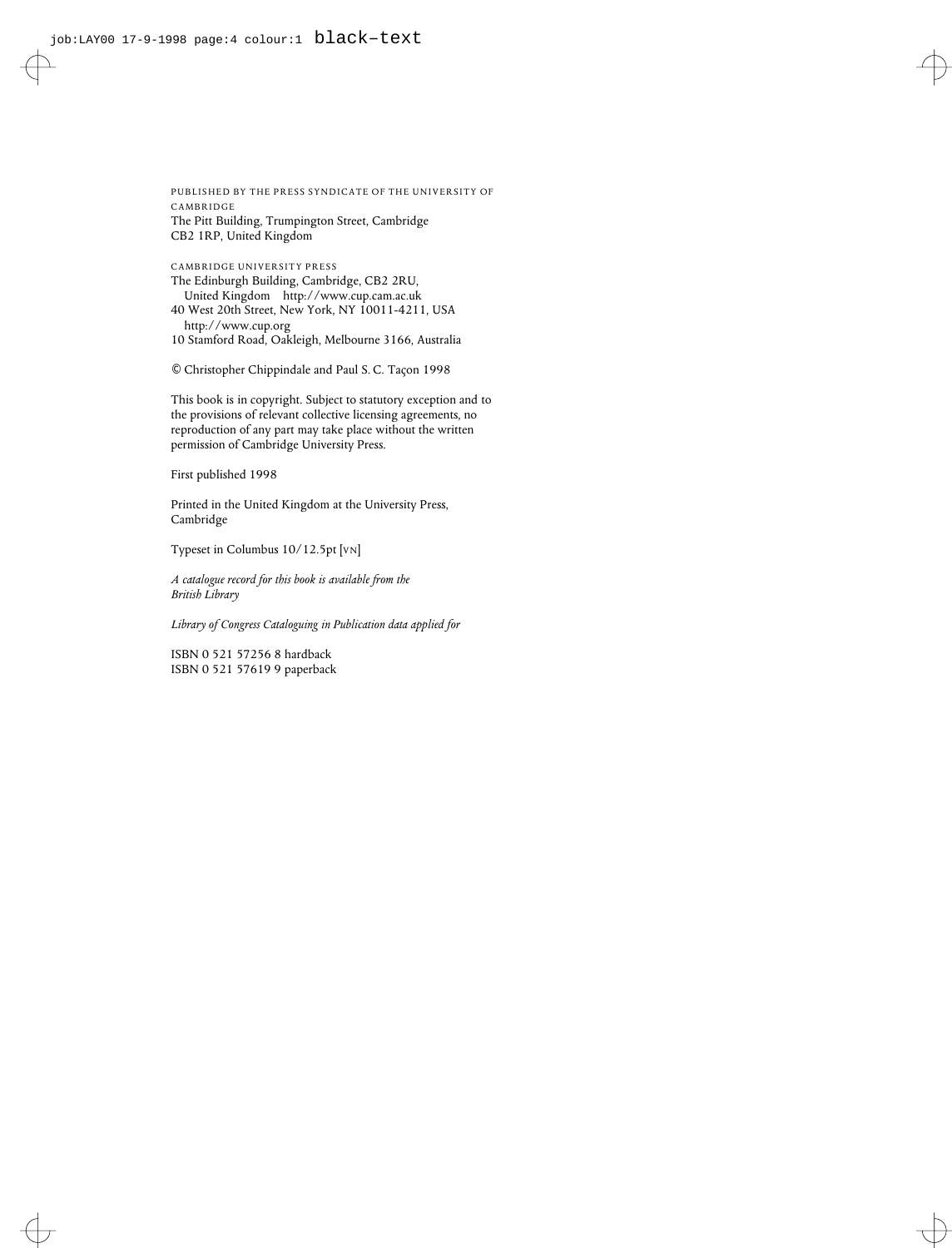## Contents

| List of figures           | page xi |
|---------------------------|---------|
| List of tables            | XV      |
| List of contributors      | xvi     |
| Note on dates             | xvii    |
| Acknowledgements          | xviii   |
| The speared bighorn sheep | xviii   |

| 1 | An archaeology of rock-art through<br>informed methods and formal<br>methods<br>Paul S. C. Taçon and Christopher<br>Chippindale |   |
|---|---------------------------------------------------------------------------------------------------------------------------------|---|
|   | Rock-art                                                                                                                        | 1 |
|   | The archaeology of rock-art                                                                                                     | 1 |
|   | Dating                                                                                                                          | 6 |
|   | Informed methods                                                                                                                | 6 |
|   | Formal methods                                                                                                                  | 7 |
|   | Analogy                                                                                                                         | 8 |
|   | The studies in this book, and the book's                                                                                        |   |
|   | structure                                                                                                                       | 8 |
|   | Celebrating rock-art, learning from rock-art                                                                                    | 9 |
|   |                                                                                                                                 |   |

| 2 Finding rain in the desert: landscape, |    |
|------------------------------------------|----|
| gender and far western North             |    |
| American rock-art                        | 11 |

| David S. Whitley                    |              |    |
|-------------------------------------|--------------|----|
| Art on the natural landscape        |              | 11 |
| Far western North American rock-art |              | 11 |
| Chronology of Californian and Great |              |    |
| Basin Traditions rock-art           |              | 13 |
| Symbolism and meaning in the art    |              | 14 |
| Symbolism of the rock-art site      |              | 16 |
| Gender and rock-art sites           |              | 18 |
| Landscape, gender and rock-art site | locations 21 |    |

|   | Finding rain in the desert<br>Rock-art, landscape symbolism and the                                              | 23 |
|---|------------------------------------------------------------------------------------------------------------------|----|
|   | supernatural                                                                                                     | 25 |
| 3 | Towards a mindscape of landscape:<br>rock-art as expression of                                                   |    |
|   | world-understanding<br>Sven Ouzman                                                                               | 30 |
|   | Rock-art, visual imagery and signification                                                                       | 30 |
|   | Forager cognitive systems                                                                                        | 31 |
|   | Shamanism                                                                                                        | 33 |
|   | Forager landscape perception                                                                                     | 34 |
|   | Rock-art and the forager landscape                                                                               | 39 |
| 4 | Icon and narrative in transition:<br>contact-period rock-art at<br>Writing-On-Stone, southern<br>Alberta, Canada | 42 |
|   | Michael A. Klassen                                                                                               |    |
|   | Writing-On-Stone and its rock-art                                                                                | 42 |
|   | Icon and narrative                                                                                               | 44 |
|   | Continuity in iconic depiction                                                                                   | 46 |
|   | The rise of narrativity in the post-contact era                                                                  | 54 |
|   | Narrativity and history                                                                                          | 65 |
|   | Rock-art in a sacred landscape                                                                                   | 68 |
| 5 | Rain in Bushman belief, politics<br>and history: the rock-art of                                                 |    |
|   | rain-making in the south-eastern<br>mountains, southern Africa<br>Thomas A. Dowson                               | 73 |
|   | Southern African rock-art: approaches and<br>expectations                                                        | 73 |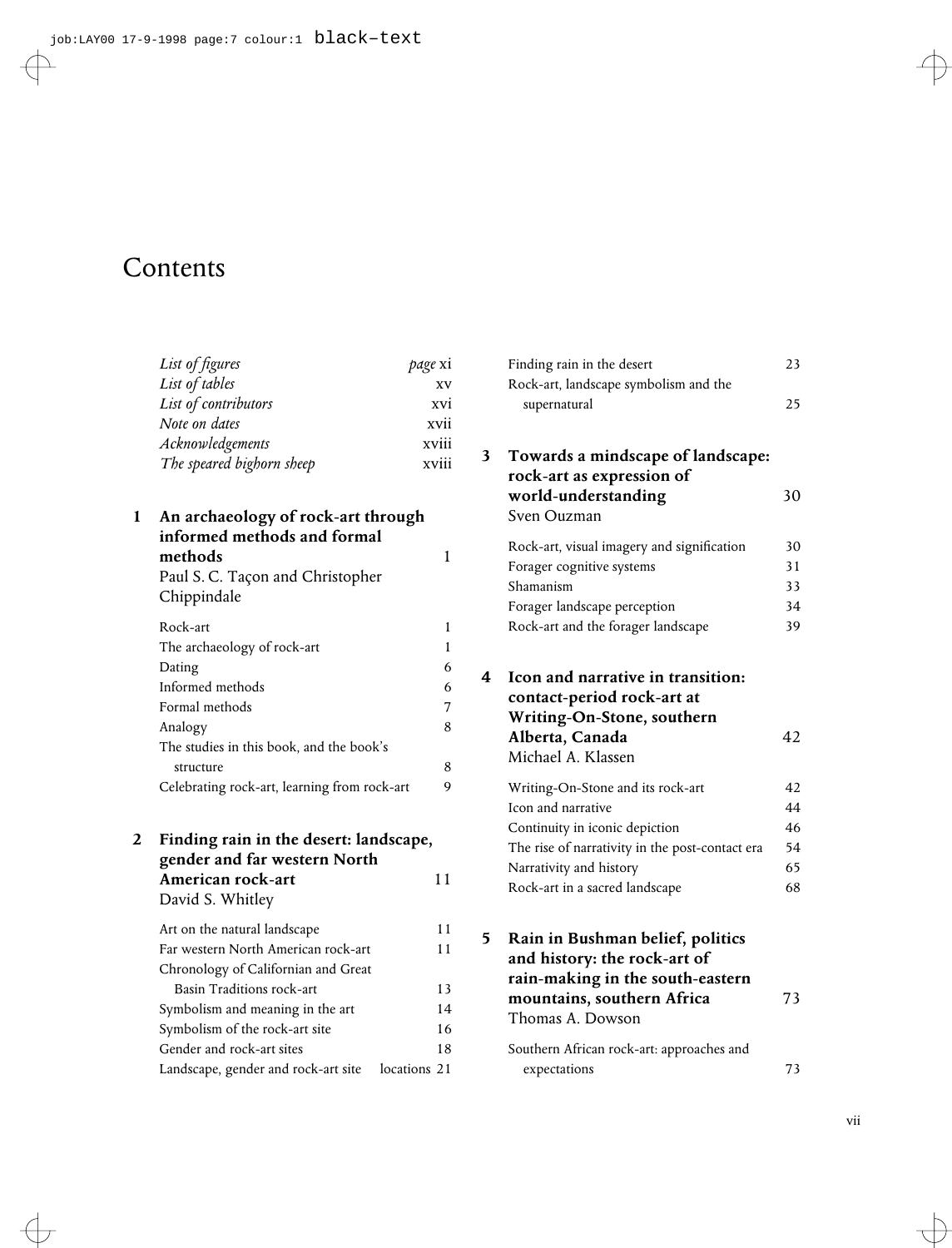|   | Antiquity of rain-making in southern<br>Africa                                                  | 74  |
|---|-------------------------------------------------------------------------------------------------|-----|
|   | Rain-making and rain-creatures                                                                  | 75  |
|   | Paintings of rain-creatures                                                                     | 77  |
|   | Paintings of rain-snakes                                                                        | 79  |
|   |                                                                                                 | 80  |
|   | Idiosyncrasy as a resource<br>Rain-creatures as a political resource                            | 85  |
|   |                                                                                                 |     |
| 6 | The many ways of dating Arnhem<br>Land rock-art, north Australia<br>Christopher Chippindale and | 90  |
|   | Paul S.C. Taçon                                                                                 |     |
|   | Arnhem Land and its rock-art                                                                    | 90  |
|   | Approaches to Arnhem Land art<br>'Chains' and 'cables' in the dating of                         | 92  |
|   | Arnhem Land art                                                                                 | 92  |
|   | Approaches to the dating of Arnhem                                                              |     |
|   | Land rock-art                                                                                   | 93  |
|   | Aboriginal knowledge of the antiquity                                                           |     |
|   | of Arnhem Land paintings                                                                        | 94  |
|   | Dating by reference to historical knowledge                                                     | 94  |
|   | Dating by reference to lack of                                                                  |     |
|   | historical knowledge                                                                            | 98  |
|   | Stratigraphic sequences on the                                                                  |     |
|   | painted surfaces                                                                                | 99  |
|   | Bridging to dated palaeoecological                                                              |     |
|   | and archaeological evidence                                                                     | 100 |
|   | Principles of continuity                                                                        | 102 |
|   | Direct dating by radiocarbon                                                                    | 102 |
|   | Weathering                                                                                      | 103 |
|   | Direct dating of skins and other                                                                |     |
|   | natural features in stratigraphic                                                               |     |
|   | relation to art                                                                                 | 104 |
|   | Diversity in dating Arnhem Land                                                                 |     |
|   | rock-art                                                                                        | 104 |
|   |                                                                                                 |     |

#### **7 The 'Three Cs': fresh avenues towards European Palaeolithic art** 112 Jean Clottes

| Dating Palaeolithic art               | 112 |
|---------------------------------------|-----|
| The 'Three Cs': Cosquer, Chauvet, Côa | 113 |
| La Grotte Cosquer                     | 114 |
| La Grotte Chauvet                     | 117 |

|   | The Côa valley petroglyphs                                                                                               | 122 |
|---|--------------------------------------------------------------------------------------------------------------------------|-----|
|   | Learning from the 'Three Cs'                                                                                             | 125 |
| 8 | Daggers drawn: depictions of<br>Bronze Age weapons in Atlantic                                                           |     |
|   | Europe                                                                                                                   | 130 |
|   | Richard Bradley                                                                                                          |     |
|   | Atlantic Europe and its rock-art                                                                                         | 130 |
|   | Rock-art of north-west Spain: chronology                                                                                 |     |
|   | and cultural context                                                                                                     | 130 |
|   | The contexts of the weapon carvings                                                                                      | 132 |
|   | Methods of analysing the weapon                                                                                          |     |
|   | carvings of Galicia                                                                                                      | 134 |
|   | Object, subject, context and the Galician                                                                                |     |
|   | petroglyphs                                                                                                              | 143 |
| 9 | Symbols in a changing world:<br>rock-art and the transition from<br>hunting to farming in mid<br>Norway<br>Kalle Sognnes | 146 |
|   | Mid Norway and its archaeology                                                                                           | 146 |
|   | Rock-art in mid Norway                                                                                                   | 147 |
|   | Rock-art in time: approaches to dating<br>Pictures of boats and their attributes: a                                      | 149 |
|   | chronology for the Southern Tradition<br>Stylistic dating and sea-level: a                                               | 149 |
|   | chronology for the Northern Tradition                                                                                    | 152 |
|   | Rock-art in place: approaches to location                                                                                | 154 |

#### 10 Pacific rock-art and cultural **genesis: a multivariate exploration** 163 Meredith Wilson

Northern and Southern in mid Norway 160

| Pacific rock-art and its study          | 163 |
|-----------------------------------------|-----|
| Models and issues in the archaeology of |     |
| Pacific colonisation                    | 164 |
| The multivariate analysis               | 166 |
| Correspondence analysis for             |     |
| anthropomorphs                          | 169 |
| Correspondence analysis for geometrics  | 173 |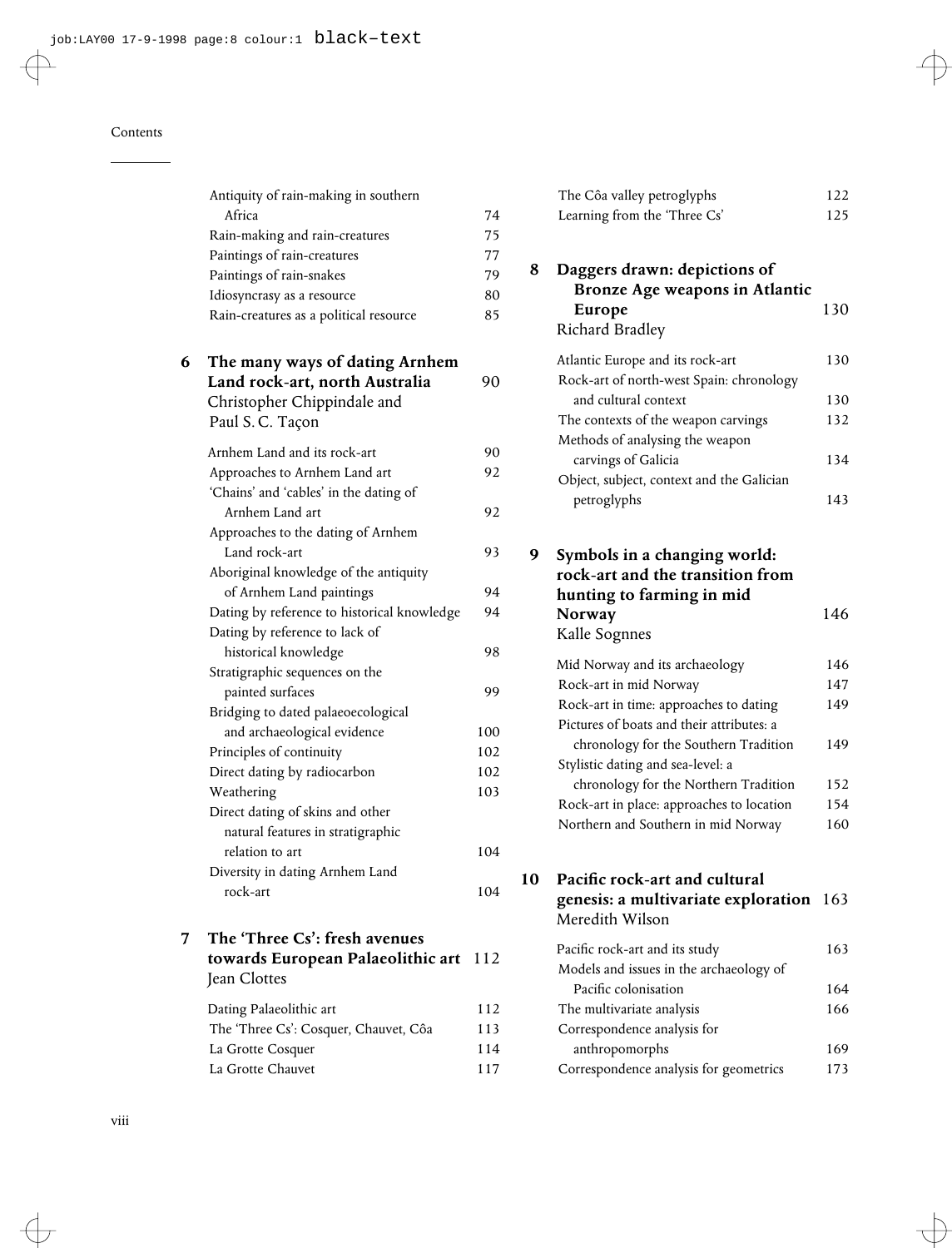|    | Patterns in Pacific rock-art                                                                                                                                | 174               |
|----|-------------------------------------------------------------------------------------------------------------------------------------------------------------|-------------------|
|    | Pacific rock-art and Pacific prehistory                                                                                                                     | 181               |
| 11 | Spatial behaviour and learning in the<br>prehistoric environment of the<br>Colorado River drainage<br>(south-eastern Utah), western<br><b>North America</b> | 185               |
|    | Ralph Hartley and Anne M. Wolley Vawser                                                                                                                     |                   |
|    | Symbols, rock-art and location in landscape<br>The study area<br>The placing of rock-art and human use<br>of the landscape                                  | 185<br>185<br>189 |
|    | Assumptions and approach of the study                                                                                                                       | 190               |
|    | Spatial orientation                                                                                                                                         | 190               |
|    | Spatial friction and the positioning of                                                                                                                     |                   |
|    | storage facilities                                                                                                                                          | 192               |
|    | Methods of analysis                                                                                                                                         | 195               |
|    | Measuring information in the rock-art                                                                                                                       |                   |
|    | assemblage                                                                                                                                                  | 195               |
|    | GIS measures of human mobility,<br>accessibility and visibility in the                                                                                      |                   |
|    | landscape                                                                                                                                                   | 197               |
|    | Site location and site association                                                                                                                          | 199               |
|    | Rock-art, resources and signals in the<br>landscape                                                                                                         | 206               |
| 12 | The tale of the chameleon and the<br>platypus: limited and likely                                                                                           |                   |
|    | choices in making pictures<br>Benjamin Smith                                                                                                                | 212               |
|    | The making of a picture                                                                                                                                     | 213               |
|    | Normalisms                                                                                                                                                  | 215               |
|    | Conventionalities                                                                                                                                           | 217               |
|    | The normal and the conventional                                                                                                                             | 220               |
| 13 | Pictographic evidence of peyotism<br>in the Lower Pecos, Texas Archaic<br>Carolyn E. Boyd                                                                   | 229               |
|    | The Lower Pecos region and its rock-art                                                                                                                     | 229               |
|    | Approaches to the rock-art                                                                                                                                  | 231               |
|    | Pictographs and peyotism                                                                                                                                    | 232               |

|    | A formal analysis of Pecos River Style art | 232 |
|----|--------------------------------------------|-----|
|    | Ethnographic analogy and Pecos River       |     |
|    | Style art                                  | 233 |
|    | Botany of peyote                           | 234 |
|    | Origins of peyotism                        | 234 |
|    | Huichol peyotism                           | 236 |
|    | The 'White Shaman' site: an interpretation |     |
|    | by analogy                                 | 237 |
|    | Patterns in art and ethnography            | 239 |
|    | Environmental explanations and             |     |
|    | archaeological evidence                    | 240 |
|    | Interpretation by analogy in relation to   |     |
|    | archaeological and environmental           |     |
|    | evidence                                   | 244 |
|    |                                            |     |
|    |                                            |     |
| 14 | Modelling change in the contact            |     |
|    | art of the south-eastern San,              |     |
|    | southern Africa                            | 247 |
|    | Pieter Jolly                               |     |
|    | San painters and black farmers             | 247 |
|    | Black farmers in the art                   | 247 |
|    | Domestic ungulates in the art              | 250 |
|    | Dating of the rock-art                     | 250 |
|    | Methods in southern African rock-art       |     |
|    | research                                   | 251 |
|    | Change in San religious ideology and       |     |
|    | ritual practice                            | 252 |
|    | The distribution patterns of cattle and    |     |
|    | snake rock-paintings                       | 263 |
|    | Meaning and form                           | 264 |
|    |                                            |     |
|    |                                            |     |
| 15 | Ethnography and method in                  |     |
|    | southern African rock-art research 268     |     |
|    | Anne Solomon                               |     |
|    | San rock-art and its context               | 268 |
|    | San rock-art and the creation of the       |     |
|    | shamanistic model                          | 270 |
|    | The ethnographic method 1: relationships   |     |
|    | between words and images                   | 272 |
|    | The ethnographic method 2: what is a       |     |
|    | trance metaphor?                           | 273 |
|    | Formal analysis: the motif of the 'mythic  |     |
|    | woman'                                     | 276 |
|    |                                            |     |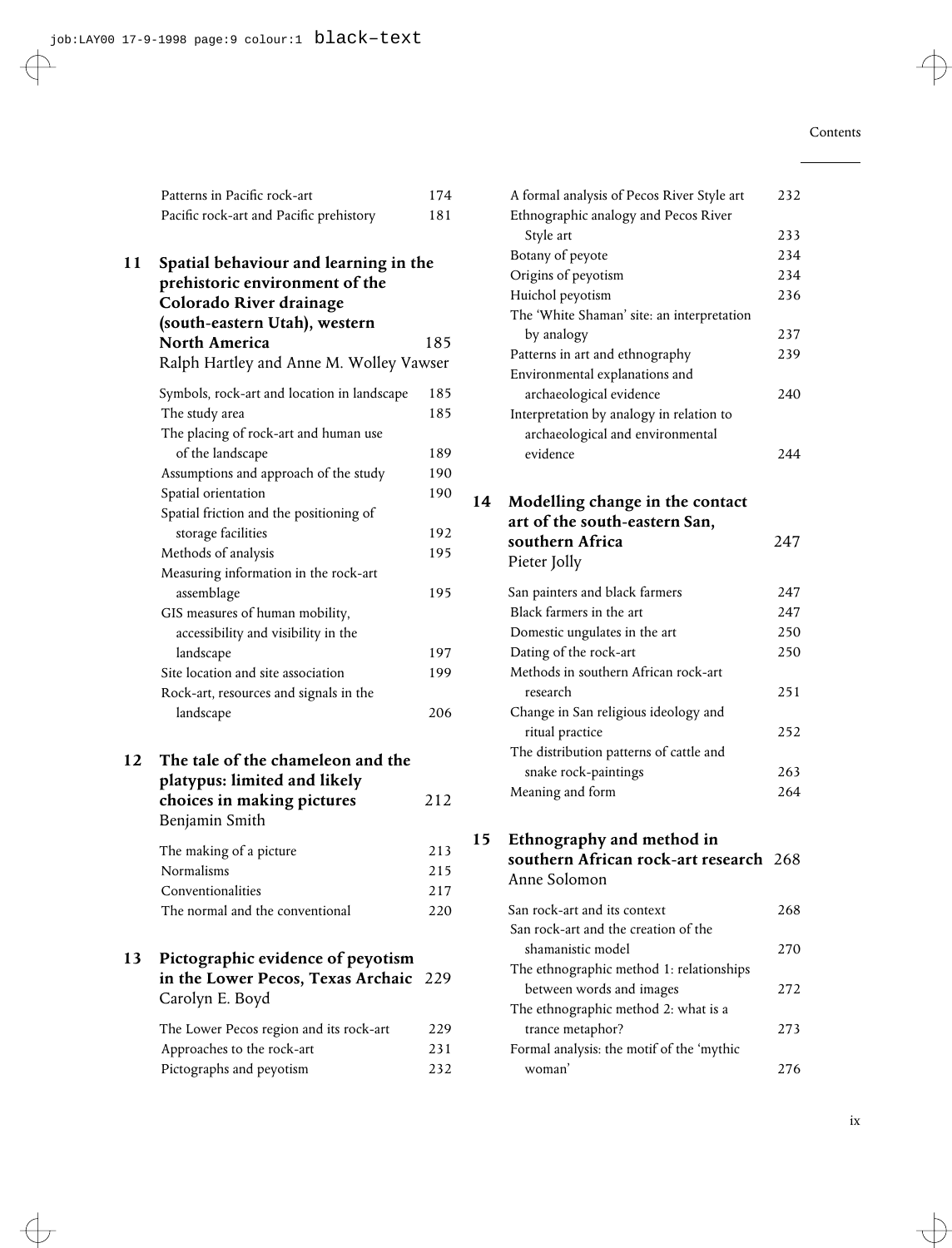#### Contents

|    | Ethnography and beyond in San rock-art<br>studies                                                      | 281 |
|----|--------------------------------------------------------------------------------------------------------|-----|
| 16 | Changing art in a changing society:<br>the hunters' rock-art of western<br>Norway<br>Eva M. Walderhaug | 285 |
|    | Rock-carvings in western Norway:<br>material and approaches<br>The rock-art sites of Hordaland and     | 285 |
|    | Sogn og Fjordane<br>Chronology of archaeology and of                                                   | 286 |
|    | rock-art in western Norway                                                                             | 288 |
|    | Archaeological context of the rock-art                                                                 | 291 |
|    | The Ausevik rock-art site                                                                              | 292 |
|    | The place of Ausevik rock-art in society                                                               | 298 |
| 17 | Central Asian petroglyphs: between<br>Indo-Iranian and shamanistic                                     |     |
|    | interpretations<br>Henri-Paul Francfort                                                                | 302 |
|    | The petroglyphs and their cultural                                                                     |     |
|    | contexts                                                                                               | 302 |
|    | Studying the petroglyphs                                                                               | 304 |
|    | A choice in research approaches to the                                                                 |     |
|    | petroglyphs: Indo-European or<br>shamanistic?                                                          | 305 |
|    | The Indo-Iranian theory                                                                                | 305 |
|    | The shamanistic theory                                                                                 | 311 |
|    | Choosing between the theories                                                                          | 313 |
|    |                                                                                                        |     |

| 18 | Shelter rock-art in the Sydney<br>Basin - a space-time continuum:<br>exploring different influences on |     |  |  |  |
|----|--------------------------------------------------------------------------------------------------------|-----|--|--|--|
|    | stylistic change<br>Jo McDonald                                                                        | 319 |  |  |  |
|    | Rock-art of the Sydney region                                                                          | 319 |  |  |  |
|    | Age of Sydney rock-art                                                                                 | 319 |  |  |  |
|    | Informed methods                                                                                       | 319 |  |  |  |
|    | Formal methods                                                                                         | 321 |  |  |  |
|    | Motif                                                                                                  | 321 |  |  |  |
|    | Ethnohistory                                                                                           | 323 |  |  |  |
|    | Archaeological context                                                                                 | 324 |  |  |  |
|    | How far back into prehistory did the                                                                   |     |  |  |  |
|    | patterns observed in Sydney at contact                                                                 |     |  |  |  |
|    | extend?                                                                                                | 326 |  |  |  |
|    | Contemporaneity of art and deposit                                                                     | 326 |  |  |  |
|    | Diachronic change                                                                                      | 327 |  |  |  |
|    | Archaeology, art and society in the                                                                    |     |  |  |  |
|    | Sydney region                                                                                          | 330 |  |  |  |
| 19 | Making sense of obscure pictures<br>from our own history: exotic<br>images from Callan Park,           |     |  |  |  |
|    | Australia                                                                                              | 336 |  |  |  |
|    | John Clegg                                                                                             |     |  |  |  |
|    | Notice of the Callan Park engravings,                                                                  |     |  |  |  |
|    | and a historical record                                                                                | 336 |  |  |  |
|    | Common subjects                                                                                        | 337 |  |  |  |
|    | Other pictures                                                                                         | 342 |  |  |  |
|    | Writing: words?                                                                                        | 344 |  |  |  |
|    | Deducing from the rock-art towards the                                                                 |     |  |  |  |
|    | rock-artist                                                                                            | 345 |  |  |  |
|    | Index                                                                                                  | 347 |  |  |  |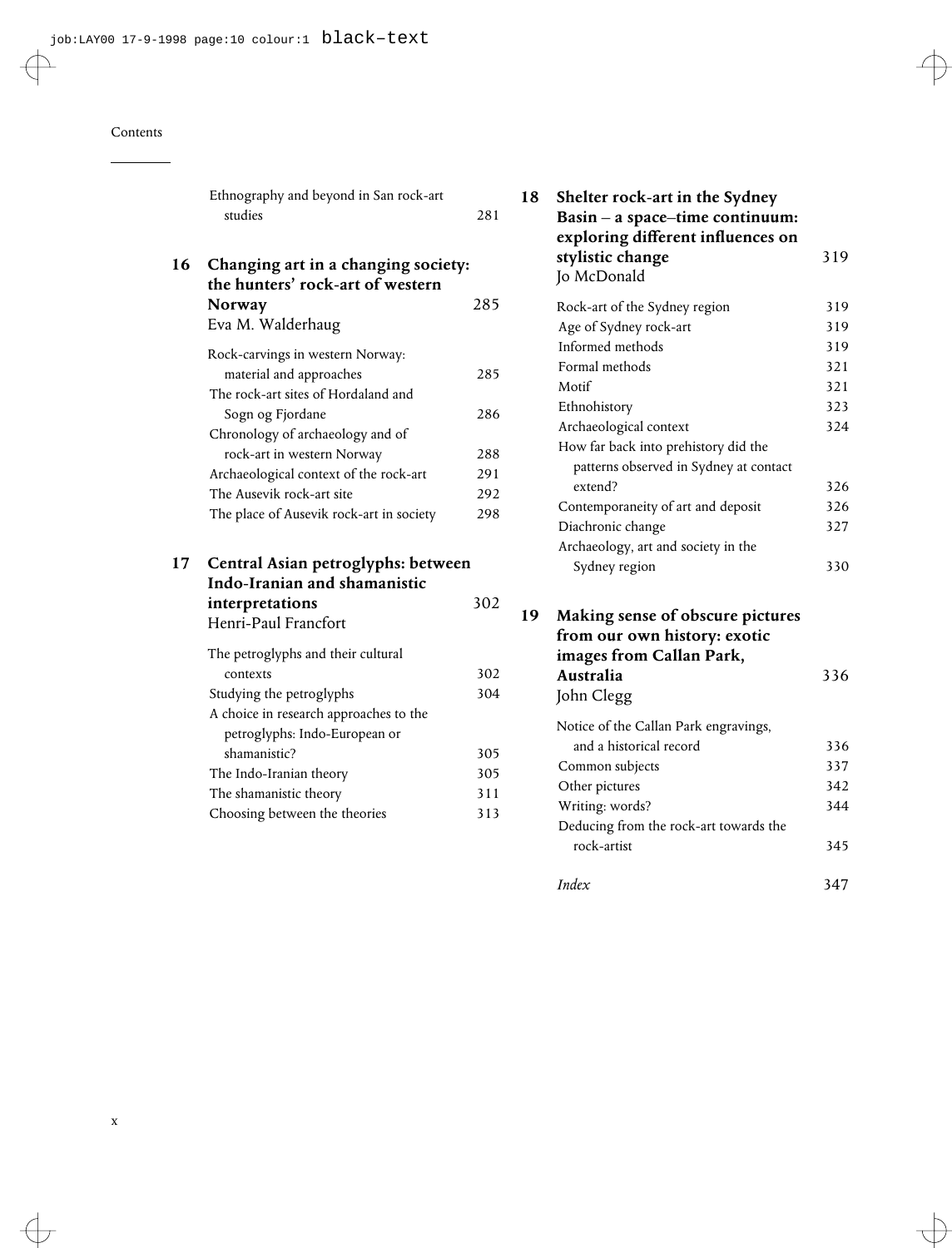# Figures

| 1.1 | Roger Yilarama, Mardayin Dreaming: Water      |                         |
|-----|-----------------------------------------------|-------------------------|
|     | Dreamings of My Father's Country (Mardayin    |                         |
|     | Djang), bark-painting, 1993                   | page 2                  |
| 1.2 | George Chaloupka, Spirits in the Land, oil on |                         |
|     | canvas, 1972                                  | $\overline{\mathbf{3}}$ |
| 1.3 | Eric Gill, Crocodile, engraving into brick    |                         |
|     | wall, 1930-1                                  | 4                       |
| 1.4 | Artist unknown, graffiti piece, c. 1995       | 5                       |
| 2.1 | Far western North America                     | 12                      |
| 2.2 | Californian Tradition painted panel           | 12                      |
| 2.3 | Great Basin Tradition engraved panel          | 13                      |
| 2.4 | Southwest Painted Variant panel               | 16                      |
| 2.5 | Rattlesnake shaman emerging from a            |                         |
|     | crack in a panel                              | 17                      |
| 2.6 | The Painted Rock site as a feature on the     |                         |
|     | landscape                                     | 20                      |
| 2.7 | Painted panel at the apex of Painted Rock     | 20                      |
| 2.8 | Rain-shaman human figure from the Coso        |                         |
|     | Range                                         | 24                      |
| 3.1 | Rock-painting of a hand print, Western Cape   |                         |
|     | Province                                      | 32                      |
| 3.2 | Locations of Sites 1 and 2, South Africa      | 35                      |
| 3.3 | Site 1, Eastern Cape Province, South Africa   | 35                      |
| 3.4 | Two rain-animals apparently emerging from     |                         |
|     | water-pool, Site 1                            | 36                      |
| 3.5 | View of the main hill site, Site 2            | 37                      |
| 3.6 | Non-representational hammer marks, Site 2     | 38                      |
| 4.1 | Location of Writing-On-Stone on the           |                         |
|     | Northwestern Plains                           | 43                      |
| 4.2 | View of Writing-On-Stone area                 | 43                      |
| 4.3 | Sandstone cliffs at Writing-on-Stone          | 43                      |
| 4.4 | Location of sites in the Writing-On-Stone     |                         |
|     | area                                          | 43                      |
| 4.5 | 'Medicine Robe' hide-painting with primarily  |                         |
|     | iconic imagery                                | 45                      |
| 4.6 | 'War Record' or 'Biographic' hide-painting    |                         |
|     | with primarily narrative imagery              | 46                      |
| 4.7 | Shield Figures                                | 48                      |

| 4.8           | Painted Shield Figures                           | 48 |
|---------------|--------------------------------------------------|----|
| 4.9           | Incised and juxtaposed Shield Figures            | 48 |
|               | 4.10 Incised and juxtaposed Shield Figures       | 48 |
|               | 4.11 Incised and juxtaposed Shield Figures       | 48 |
|               | 4.12 Incised and isolated Shield Figure          | 48 |
|               | 4.13 Post-contact Shield Figure and associated   |    |
|               | gun                                              | 50 |
|               | 4.14 Painted gun and associated image            | 50 |
|               | 4.15 Incised gun and horse                       | 51 |
|               | 4.16 Incised and scratched depictions of horses  | 51 |
|               | 4.17 Three isolated incised horses               | 53 |
|               | 4.18 Incised and scratched Mounted Horses        | 53 |
|               | 4.19 Mounted Horse motifs with 'War Bridle'      |    |
|               | bundle                                           | 54 |
|               | 4.20 Incised Mounted Horse motifs                | 54 |
|               | 4.21 Two Shield Figures in combat                | 55 |
|               | 4.22 Two Shield Figures, with decorated shields, |    |
|               | in combat                                        | 55 |
|               | 4.23 Shield Figures and associated human figures |    |
|               | in a battle scene                                | 55 |
|               | 4.24 Post-contact combat scenes                  | 57 |
|               | 4.25 Two possible horse raid scenes              | 57 |
|               | 4.26 A juxtaposed scene                          | 58 |
|               | 4.27 Possible horse raid                         | 58 |
|               | 4.28 Horse raid                                  | 59 |
|               | 4.29 Combat scenes between mounted and           |    |
|               | pedestrian figures                               | 60 |
|               | 4.30 Counting coup on an enemy                   | 61 |
|               | 4.31 Battle scene, with multiple perspective     | 62 |
|               | 4.32 Battle scene, with pictographic             |    |
|               | conventions                                      | 63 |
|               | 4.33 Complex battle scene                        | 64 |
| 5.1           | South-eastern mountains, southern Africa         | 73 |
| 5.2           | 'Bleeding' rain-creature                         | 77 |
| 5.3           | Rain-creature                                    | 78 |
| 5.4           | Rain-snake                                       | 79 |
| $5.5^{\circ}$ | Serpent with antelope head                       | 79 |
| 5.6           | Rain-creatures                                   | 83 |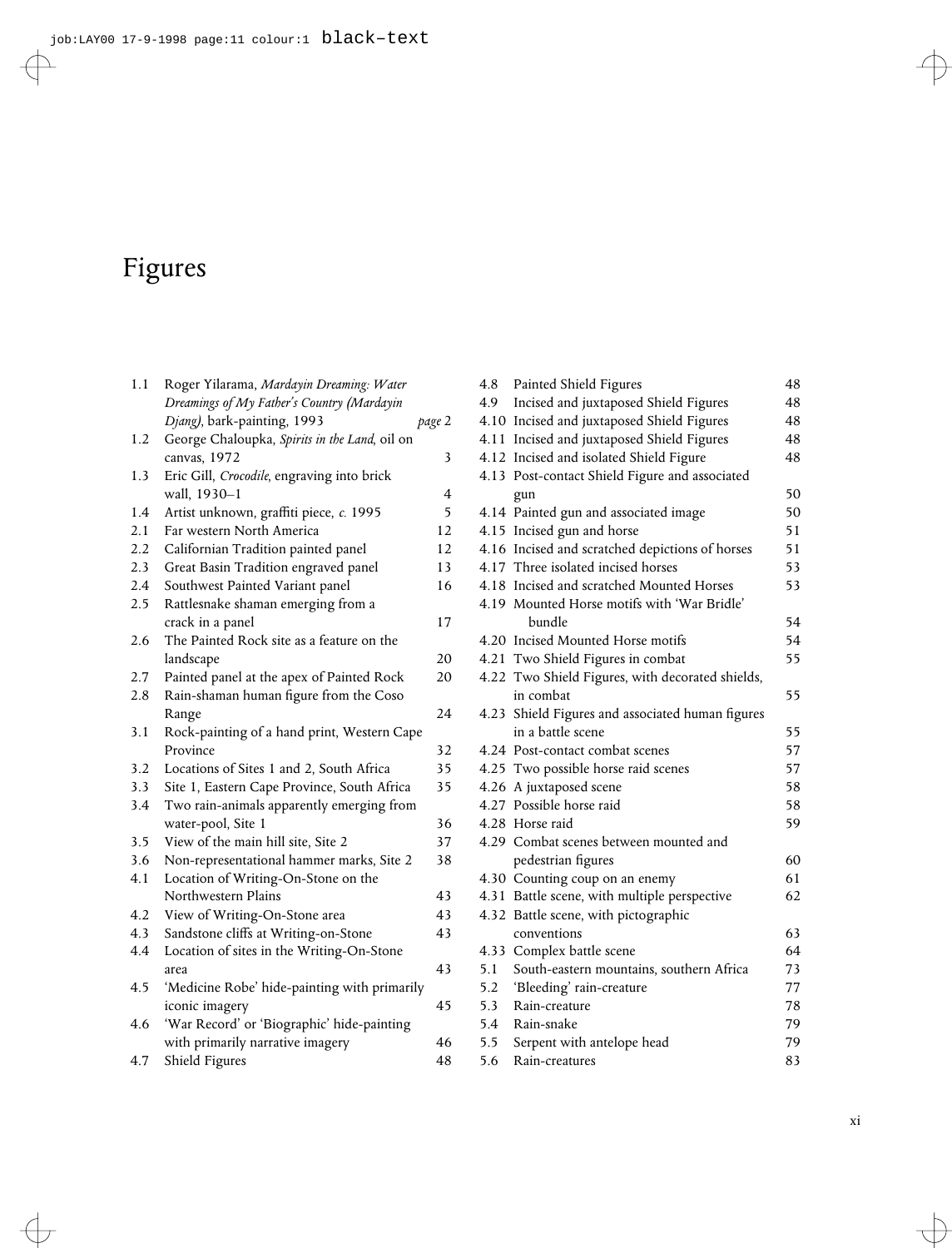| 5.7  | Human figures                                                      | 84         |
|------|--------------------------------------------------------------------|------------|
| 5.8  | Rain-creature                                                      | 86         |
| 5.9  | Rain-creature                                                      | 86         |
| 6.1  | Western Arnhem Land                                                | 91         |
| 6.2  | Later Arnhem Land rock-art                                         | 96         |
| 6.3  | Later Arnhem Land rock-art                                         | 97         |
| 6.4  | Earlier Arnhem Land rock-art: Dynamic                              |            |
|      | Figure group                                                       | 98         |
| 7.1  | Location of the 'Three Cs'                                         | 113        |
| 7.2  | Cosquer Cave: black hand stencils                                  | 115        |
| 7.3  | Cosquer Cave: bison                                                | 116        |
| 7.4  | Cosquer Cave: bison                                                | 116        |
| 7.5  | Chauvet Cave: aurochs, horses and rhinos                           | 117        |
| 7.6  | Chauvet Cave: lion and three horses                                | 118        |
| 7.7  | Chauvet Cave: rhinos                                               | 118        |
| 7.8  | Chauvet Cave: rhino with its ears in the                           | 120        |
| 7.9  | typical Chauvet fashion                                            | 123        |
| 8.1  | Foz Côa: pecked and engraved animals<br>Regions of Atlantic Europe | 131        |
| 8.2  | Open-air rock-carving and decorated cist                           |            |
|      | slabs                                                              | 133        |
| 8.3  | Liro, Galicia: open-air rock-carving and                           |            |
|      | metal hoard                                                        | 136        |
| 8.4  | Open-air carvings and decorated stones                             | 137        |
| 8.5  | Weapon and other carvings                                          | 138        |
| 8.6  | Distribution of weapon carvings in Galicia                         | 142        |
| 9.1  | Rock-art distribution in mid Norway                                | 148        |
| 9.2  | The Brandskog ship from Uppland, Sweden,                           |            |
|      | and ways of drawing this boat type                                 | 150        |
| 9.3  | Proposed phase seqences for Northern                               |            |
|      | and Southern rock-art                                              | 151        |
| 9.4  | Heights of rock-art localities in the Stjørdal                     |            |
|      | area                                                               | 152        |
| 9.5  | Heights of rock-art localities in the Stjørdal                     |            |
|      | area and land uplift                                               | 153        |
| 9.6  | The Tønsåsen ridge in Stjørdal                                     | 155        |
| 9.7  | Distribution of ST rock-art sites in                               |            |
| 9.8  | Stjørdal                                                           | 158<br>159 |
| 10.1 | Hegre VI<br>Pacific islands                                        | 164        |
| 10.2 | Sequence of Pacific island settlement as                           |            |
|      | described by Kirch                                                 | 165        |
| 10.3 | Structural systems used to explore variation                       |            |
|      | in geometrics                                                      | 168        |
| 10.4 | Geometric primary shapes                                           | 169        |
| 10.5 | Correspondence between anthropomorphs                              | 170        |
| 10.6 | Anthropomorphs: correspondence between                             |            |
|      | variables                                                          | 170        |

| 84  | 10.7  | New Zealand outlier: engraving from the                                             |     |
|-----|-------|-------------------------------------------------------------------------------------|-----|
| 86  |       | North Island                                                                        | 171 |
| 86  | 10.8  | Easter Island: engraved depictions of moai                                          |     |
| 91  |       | statues                                                                             | 171 |
| 96  | 10.9  | Easter Island and Tabar, New Ireland:                                               |     |
| 97  |       | engravings                                                                          | 171 |
|     |       | 10.10 Stick figures                                                                 | 171 |
| 98  |       | 10.11 Location of Hawaiian anthropomorphs with                                      |     |
| 113 |       | inverted triangular torsos                                                          | 172 |
| 115 |       | 10.12 Hawaiian anthropomorphs with inverted                                         |     |
| 116 |       | triangular torsos                                                                   | 173 |
| 116 |       | 10.13 Anthropomorphs with solid or outlined                                         |     |
| 117 |       | torsos                                                                              | 173 |
| 118 |       | 10.14 Anthropomorphs with facial features                                           | 173 |
| 118 |       | 10.15 Correspondence between circles                                                | 175 |
|     |       | 10.16 Correspondence between circles                                                | 175 |
| 120 |       | 10.17 Circle motifs from Polynesia                                                  | 176 |
| 123 |       | 10.18 Correspondence between all geometrics                                         | 177 |
| 131 |       | 10.19 Phenetic relationships                                                        | 177 |
|     |       | 10.20 Regional phenetic relationships for                                           |     |
| 133 |       | anthropomorphs                                                                      | 178 |
|     |       | 10.21 Regional phenetic relationships for                                           |     |
| 136 |       | geometrics                                                                          | 178 |
| 137 |       | 10.22 'Flexed leg' and 'buttressed junction'                                        |     |
| 138 |       | anthropomorphs from New Zealand and                                                 |     |
| 142 |       | elsewhere                                                                           | 179 |
| 148 | 11.1  | The canyon bottoms, south-eastern Utah                                              | 186 |
|     | 11.2  | Colorado River drainage and surrounding                                             |     |
| 150 |       | mountain areas                                                                      | 187 |
|     | 11.3  | Above-ground storage structure                                                      | 193 |
| 151 | 11.4  | Cached pot                                                                          | 193 |
|     | 11.5  | Anthropomorphic figures in shelter                                                  | 194 |
| 152 | 11.6  | Twentyfive Mile Canyon: slope, friction                                             |     |
|     |       | surface and final cumulative cost surface                                           | 198 |
| 153 | 11.7  | Twentyfive Mile Canyon friction surface                                             |     |
| 155 |       | and final cumulative cost surface                                                   | 200 |
| 158 | 11.8  | Twentyfive Mile Canyon: rock-art sites,<br>storage structures and residential sites | 200 |
| 159 | 11.9  | Cow Canyon: rock-art sites, storage                                                 |     |
| 164 |       | structures and residential sites                                                    | 202 |
|     |       | 11.10 Twentyfive Mile Canyon LCPs from the                                          |     |
| 165 |       | hiking function calculation                                                         | 202 |
|     |       | 11.11 Bowns Canyon: rock-art sites, storage                                         |     |
| 168 |       | structures and residential sites                                                    | 203 |
| 169 |       | 11.12 Twentyfive Mile Canyon: storage facilities                                    |     |
| 170 |       | within the viewshed of residential sites                                            | 204 |
|     | 11.13 | Head of Cow Canyon: viewsheds for the                                               |     |
| 170 |       | Watchtower site                                                                     | 205 |
|     |       |                                                                                     |     |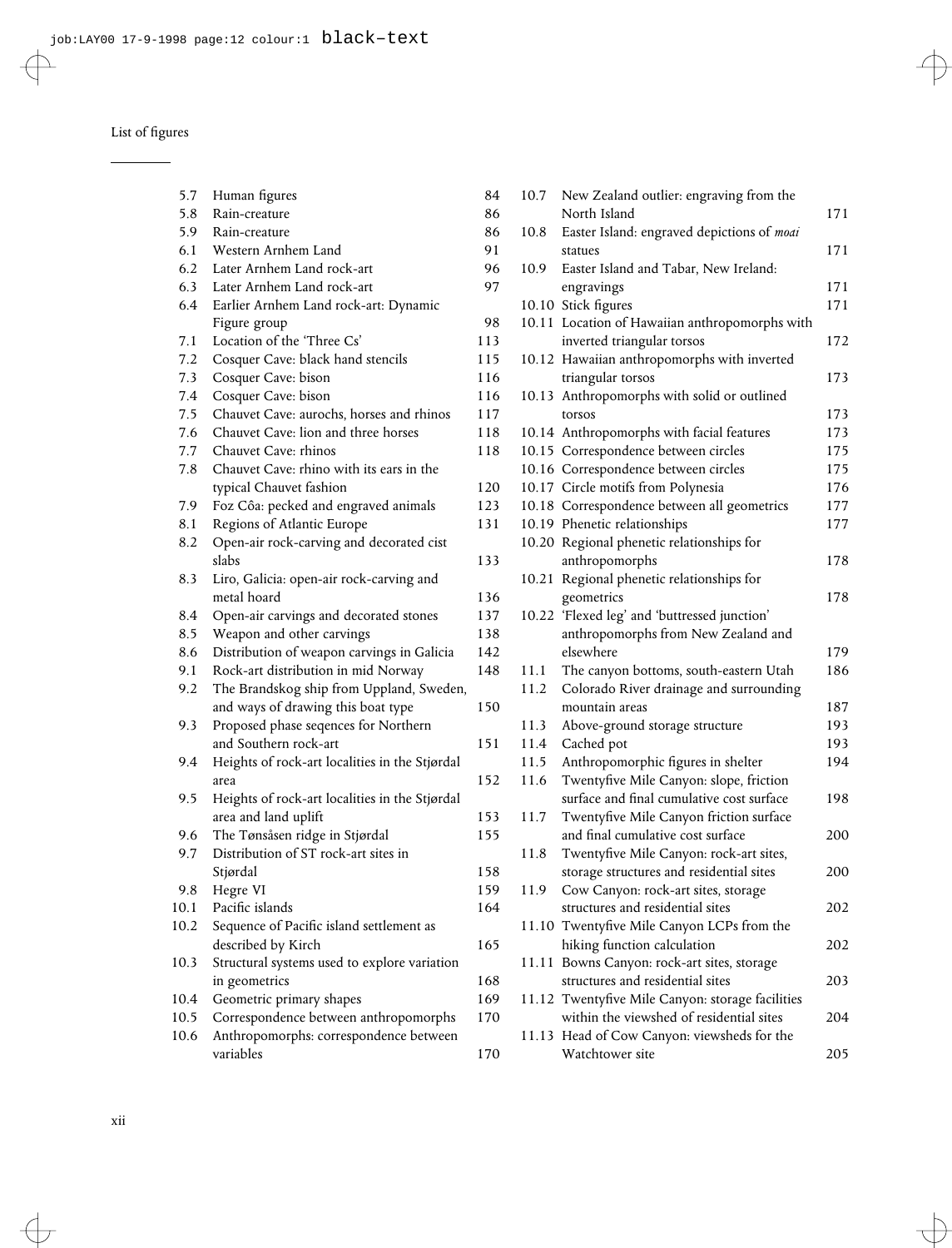|      | 11.14 Rock-art at Five Shield site            | 206 | 15.6 | Panel, Hippo Shelter, Lesotho                   |     |
|------|-----------------------------------------------|-----|------|-------------------------------------------------|-----|
| 12.1 | Daubings at Kampika, Malaŵi                   | 218 |      | Drakensberg                                     | 280 |
| 12.2 | Tracing of !chameleon from Mphunzi Hill,      |     | 15.7 | Panel, Magaditseng, Eastern Cape                |     |
|      | Malaŵi                                        | 221 |      | Drakensberg                                     | 281 |
| 12.3 | Photograph of !chameleon                      | 221 | 15.8 | Figure, Gxalingenwa Rock 1, KwaZulu-            |     |
| 12.4 | Tracing of !platypus from Ubirr, Australia    | 224 |      | Natal Drakensberg                               | 282 |
| 12.5 | Photograph of !platypus                       | 224 | 16.1 | Western Norway and the hunters' rock-art        |     |
| 13.1 | Lower Pecos River region of south-            |     |      | sites                                           | 287 |
|      | west Texas                                    | 230 | 16.2 | Upper and lower parts of rock-art site from     |     |
| 13.2 | Panther Cave (41VV83): anthropomorphic        |     |      | Vangdal                                         | 288 |
|      | figures                                       | 231 | 16.3 | Panel from Ausevik                              | 289 |
| 13.3 | 'White Shaman' (41VV124) rock-art panel       | 233 | 16.4 | Agrarian rock-art                               | 289 |
| 13.4 | Peyote (Lophophora williamsii)                | 235 | 16.5 | Small panel from Ausevik                        | 293 |
| 13.5 | Peyote in North America                       | 235 | 16.6 | Animal figures from Ausevik                     | 294 |
| 13.6 | Peyote buttons from a rock-shelter in the     |     | 16.7 | Stylistic development of deer figures from      |     |
|      | Lower Pecos River region                      | 236 |      | Vingen                                          | 295 |
| 13.7 | Figure from 'White Shaman'                    | 239 | 16.8 | Panel from Ausevik                              | 297 |
| 13.8 | Huichol yarn painting: the birth of peyote    | 239 | 17.1 | Central Asian region                            | 303 |
| 13.9 | Fate Bell Shelter (41VV74): winged            |     | 17.2 | Ustí-Tuba-III: bovids and 'birth-giving'        | 307 |
|      | antlered anthropomorph                        | 241 | 17.3 | Tamgaly-III: complex surface with three         |     |
|      | 13.10 Panther Cave (41VV83): impaled deer and |     |      | 'horned horses' with riders                     | 308 |
|      | impaled dots                                  | 241 | 17.4 | Radiating 'solar'-headed anthropomorphs         |     |
|      | 13.11 Black Cave (41VV76): rock-art panel     | 242 |      | of Sajmaly-Tash                                 | 309 |
|      | 13.12 Black Cave (41VV76): rock-art panel     | 242 | 17.5 | Tamgaly-IV: surface with 'solar'-headed         |     |
|      | 13.13 Cedar Springs Shelter (41VV696):        |     |      | and dancing personages                          | 309 |
|      | rock-art panel                                | 243 | 17.6 | Sajmaly-Tash: chariots with                     |     |
| 14.1 | Main study area, south-eastern South Africa   | 248 |      | pairs of various animals and drivers plus       |     |
| 14.2 | Conflict between Sotho and San                | 249 |      | other animals and signs                         | 309 |
| 14.3 | Ox and herder, Ngcengane Cave                 | 249 | 17.7 | Elangash-III: chariot with head-radiating       |     |
| 14.4 | Sheep                                         | 250 |      | driver                                          | 309 |
| 14.5 | Horse                                         | 251 | 17.8 | Ustí-Tuba-III: moose in the Angara style        | 311 |
| 14.6 | Ox                                            | 251 | 17.9 | Mugur-Sargol: masks, 'maskoids', masked         |     |
| 14.7 | Trance bull/ox, bleeding from nose            | 254 |      | anthropomorph                                   | 312 |
| 14.8 | Painting from Upper Mangolong Cave            | 255 |      | 17.10 Ustí-Tuba-II: bears, bovid and moose in a |     |
| 14.9 | Galleon                                       | 256 |      | large complex surface                           | 314 |
|      | 14.10 Cattle                                  | 257 |      | 17.11 Tamgaly-III: horned horse                 | 315 |
|      | 14.11 Possible initiation scene               | 258 | 18.1 | Sydney Basin                                    | 320 |
|      | 14.12 Painting from Sand Spruit               | 259 | 18.2 | Motif preferences                               | 322 |
|      | 14.13 Elands                                  | 262 | 18.3 | Subject preferences                             | 322 |
|      | 14.14 Rain-bull                               | 262 | 18.4 | Language areas                                  | 325 |
|      | 14.15 Serpent                                 | 263 | 18.5 | Four shelter art sites excavated                | 328 |
| 15.1 | Southern Africa                               | 269 | 18.6 | Dated shelter art sites                         | 329 |
| 15.2 | Panel, Murehwa Cave, Zimbabwe                 | 278 | 18.7 | Territorial organisation and interaction        | 332 |
| 15.3 | 'Mythic woman' figure, Willcox's Shelter,     |     | 19.1 | Figures at north end of Callan Park site        | 338 |
|      | KwaZulu-Natal Drakensberg                     | 279 | 19.2 | Steamboat                                       | 339 |
| 15.4 | Upturned eland, Willcox's Shelter,            |     | 19.3 | Compass rose and ship with anchor               | 339 |
|      | KwaZulu-Natal Drakensberg                     | 279 | 19.4 | Three-master on Mushroom Rock                   | 339 |
| 15.5 | Panel, Knoffelspruit, Orange Free State       | 280 | 19.5 | Compass rose with Japanese flag                 | 339 |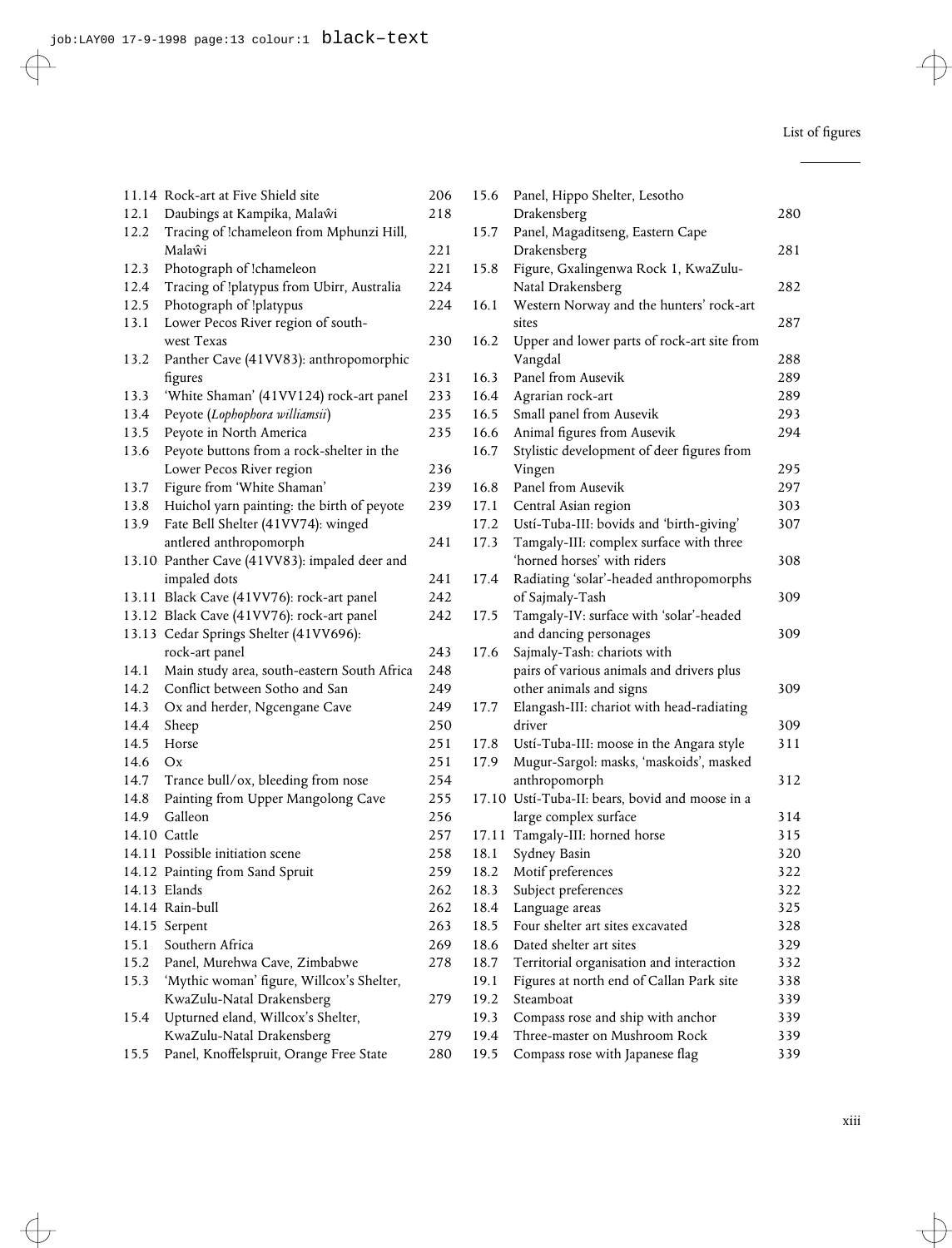#### List of figures

| 19.6 Compass roses    |     | 340 19.11 'Queen Victoria'           | 342 |
|-----------------------|-----|--------------------------------------|-----|
| 19.7 Taking a bearing | 340 | 19.12 Fish                           | 343 |
| 19.8 Globe on stand   |     | 341 19.13 Aboriginal engraving: fish | 343 |
| 19.9 Head with hat    | 342 | 19.14 Horse                          | 343 |
| 19.10 Woman           |     | 342 19.15 Engraved letters           | 344 |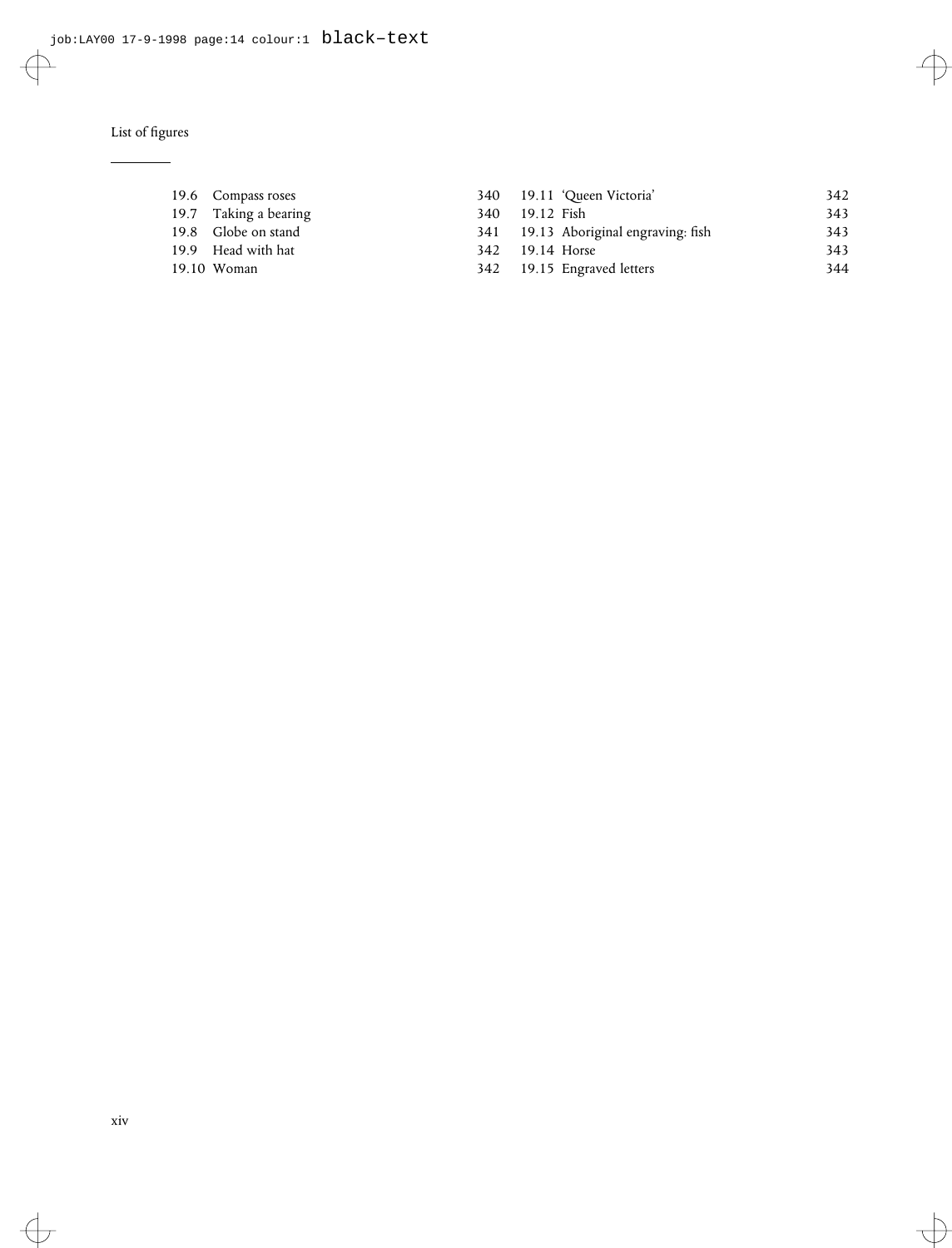# Tables

| 6.1 Chronology of western Arnhem Land       |          |  |  |
|---------------------------------------------|----------|--|--|
| rock-art                                    | page 107 |  |  |
| 10.1 Rock-art regions                       | 167      |  |  |
| 10.2 Multiple-choice data                   | 169      |  |  |
| 10.3 Distribution of anthropomorphs         | 169      |  |  |
| 10.4 Frequency distribution of geometrics   | 173      |  |  |
| 11.1 Rock-art classification                | 196      |  |  |
| 11.2 Rock-art sites                         | 196      |  |  |
| 16.1 Body outline and internal marking      | 294      |  |  |
| 16.2 Seriation of animals                   | 295      |  |  |
| 18.1 Excavated shelters from Mangrove Creek | 330      |  |  |
| 18.2 AMS dates from shelters in the Sydney  |          |  |  |
| Basin                                       | 331      |  |  |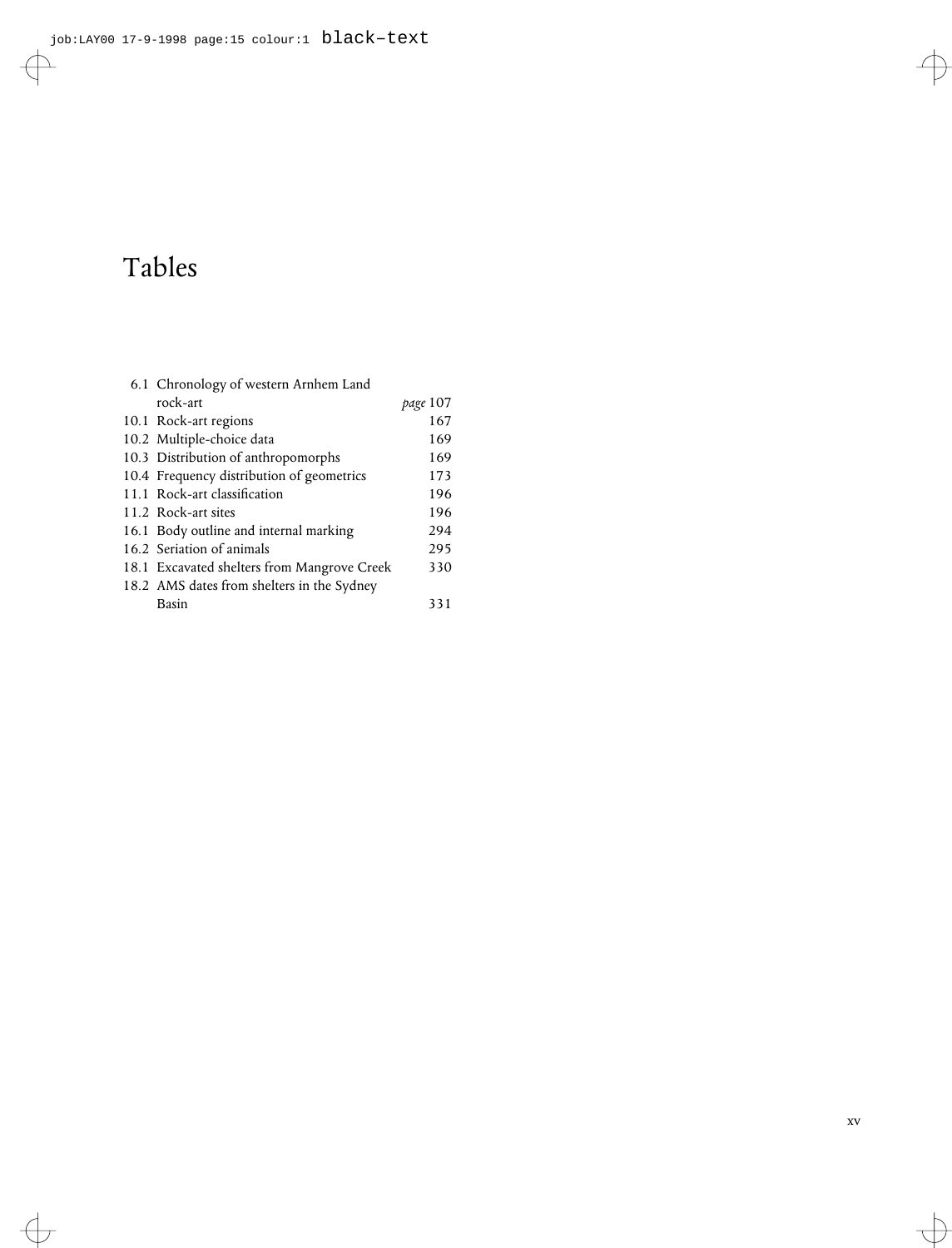### **1.** An archaeology of rock-art through informed methods and formal methods



As the millennium draws to a close, the world is undergoing unparalleled change, affecting virtually every living creature on Earth. Human beings, the primary agents of change, also are intensely affected by it. In particular, over the past few hundred years indigenous peoples of every continent have undergone radical transformations to their ways of life. But with the dawning of the computer and space age so too have individuals from the more dominant cultures. One global response to this intense social, environmental and technological change has been a creative explosion, not only in technology but also in the arts, as contemporary artists draw on cultures the world over for inspiration. The result is an unrivalled fusion of form, aesthetics and subject-matter. Alongside this wondrous burst of creativity, and the embracing of all that is new, has been an increased interest in the past, the remote, the exotic, the 'other'. The western disciplines of archaeology and anthropology were born to chart, to describe and to tabulate the 'old' and 'new' peoples encountered through this exploration and conquering of 'other' lands; museums were established to assemble, curate and display the material culture and products of the peoples that populated those lands.

#### **Rock-art**

Nevertheless, there have been many periods of intense change in human history (see, for instance, Allen and O'Connell 1995) and many 'creative explosions' (Pfeiffer 1982). The post-glacial transformation of most of the globe – beginning 10,000 years ago – from the lands of mobile gatherer-hunters into the territories of farmers and kings is another in a series (but see Sherratt 1997). Evidence of those earlier revolutions may be scant in most places, and for some aspects – like the prehistory of song and music – we have scarcely no evidence. One record is enduring. The accumulations of ancient rock-paintings and engravings are testament to visual art as a medium of mediating, recording, recounting and a new means of more fully experiencing those profound human events and changes which have shaped our histories. Through what we now collectively refer to as 'rock-art', we see how different peoples, at various times of the past, represented or interpreted change *for themselves.* What is remarkable is not so much the particular images of certain regions but rather the widespread and truly global nature of this phenomenon. For at least 40,000 years (Chase and Dibble 1987; Davidson and Noble 1989; Lindly and Clark 1990; Mellars 1989, 1991; Tacon 1994), and perhaps for much longer (Bednarik 1994; Lorblanchet 1993; Fullagar *et al.* 1996; Taçon et al. 1997), human beings have increasingly marked landscapes in symbolic ways. A characteristically human trait, this is one of the ways we socialise landscapes. The result is a great and a scattered array of visually striking imagery as time and chance have let it survive to us at sites or within regions over vast periods of time.

#### **The archaeology of rock-art**

In this volume we explore some of that imagery. This exploration is not a complete one – there is too much to explore, too many ways to explore it. We do not here explore the inspiration these ancient images give to contemporary artists (Fig. 1.2), or the aesthetics of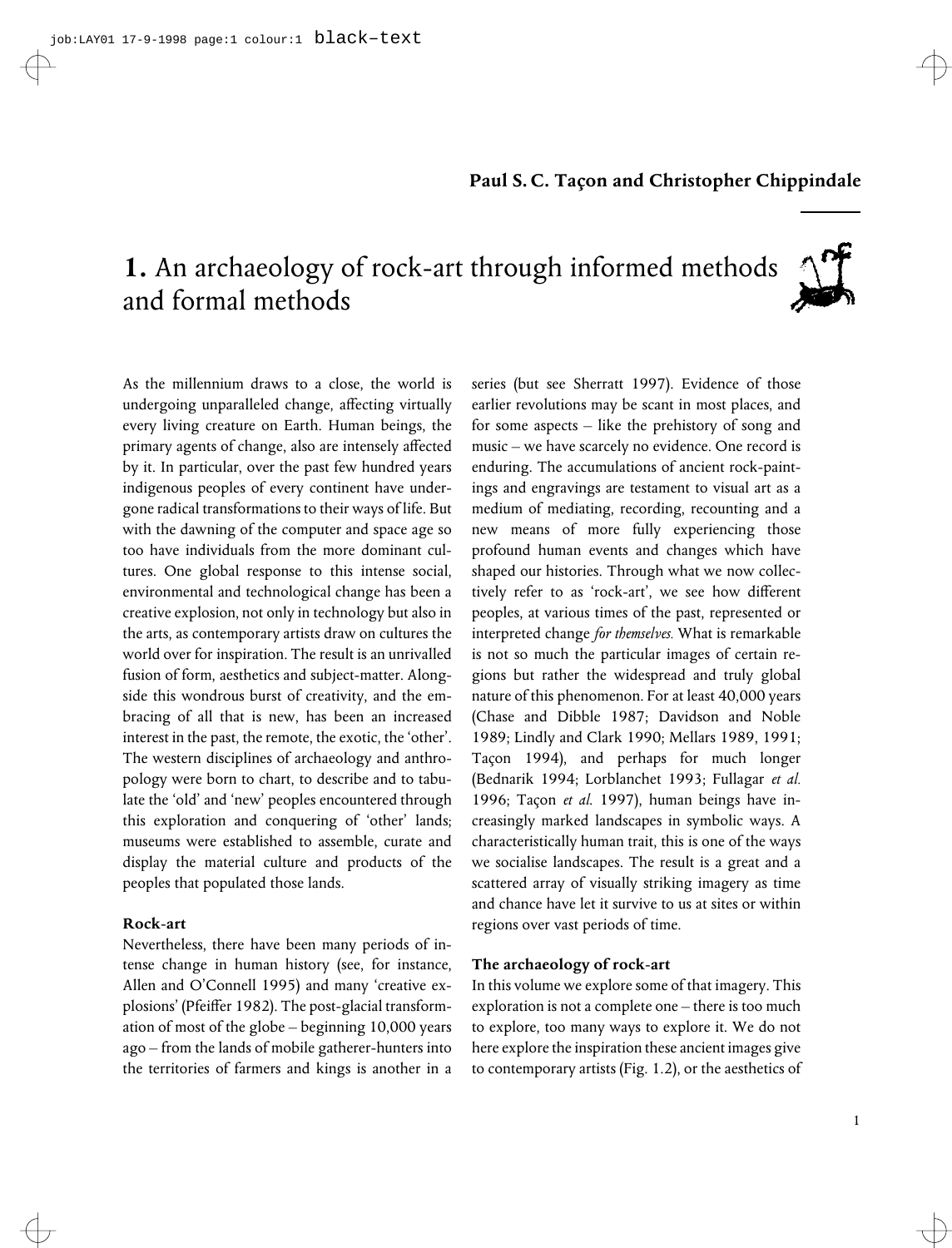

**Fig. 1.1.** Roger Yilarama, *Mardayin Dreaming: Water Dreamings of My Father's Country (Mardayin Djang)*, ochres and clay on stringybark tree bark, 1993.

Where most rock-art traditions – like all those of prehistoric Europe – have perished, a few continue, largely in other media.

In central Australia, the now-celebrated 'dot' paintings of the desert country, generally in acrylic on canvas, derive their iconography from the ancient traditions seen in the region's rockengravings. The painting of central desert designs and images in synthetic materials on to portable surfaces is not at all ancient; it began at Papunya, about 200 km west of Alice Springs, in 1971 (Caruana 1993: 107).

On the central north coast of Australia, the long tradition of painting seen on the rocks and crags of Arnhem Land is lively today in portable paintings made on the bark of eucalyptus trees (Brody 1985) and, increasingly, on art paper (Dyer 1994), of the ancient pictures – if those can be discerned from them (see Scarre 1994).

The sole subject of this book – which could have been much larger – is the *archaeology* of rock-art, where archaeology is the systematic study of past human lives as they can be discerned through a knowledge of their material traces. The special merit, and the special attraction, of rock-art as the subject of archaeological enquiry is its directness. These are images from ancient worlds as ancient human minds envisioned them; these are neither stray fragments of ancient garbage nor chance stumps of perished buildings. They are all direct material expressions of human concepts, of human thought. The directness carries a matching special obstacle. While one hopes speedily to deduce from the grubby old stones and bones reasonably secure facts about these ancient objects, the rock-art is a more immediate record, both easier to see and harder to make sense of. So interpretations of its nature and meaning have been famously eccentric: some still are.

A scholarly interest in rock-art is not new. It is often said that Europeans began their fascination with rock-art in 1879, after a young girl and her father investigated a large cave at Altamira, Spain, and were awed by the sight of majestic bulls on the ceiling above them (Grant 1967: 3), but serious study is now recognised to have begun at least by the 1860s (Bahn and Vertut 1988: 19). The study of rock-art in Central Asia, remarks Henri-Paul Francfort in Chapter 17, *Central Asian petroglyphs: between Indo-Iranian and shamanistic interpretations*,

which this is a fine recent example. The ochre and clay pigments are those used on the rocks; the subject and manners of depiction are equally in the same tradition. It is not just an illustration for its own sake, but derives from knowledge of the country, as related by the varied 'inside' and 'outside' stories the images stand for.

We mention these details to illustrate how pertinent modern traditions of depiction and iconography can hint at the real nature of the many traditions of rock-art we approach only by formal means.

Reproduced by permission of the artist and of Cambridge University Museum of Archaeology and Anthropology.

Photograph by Gwil Owen.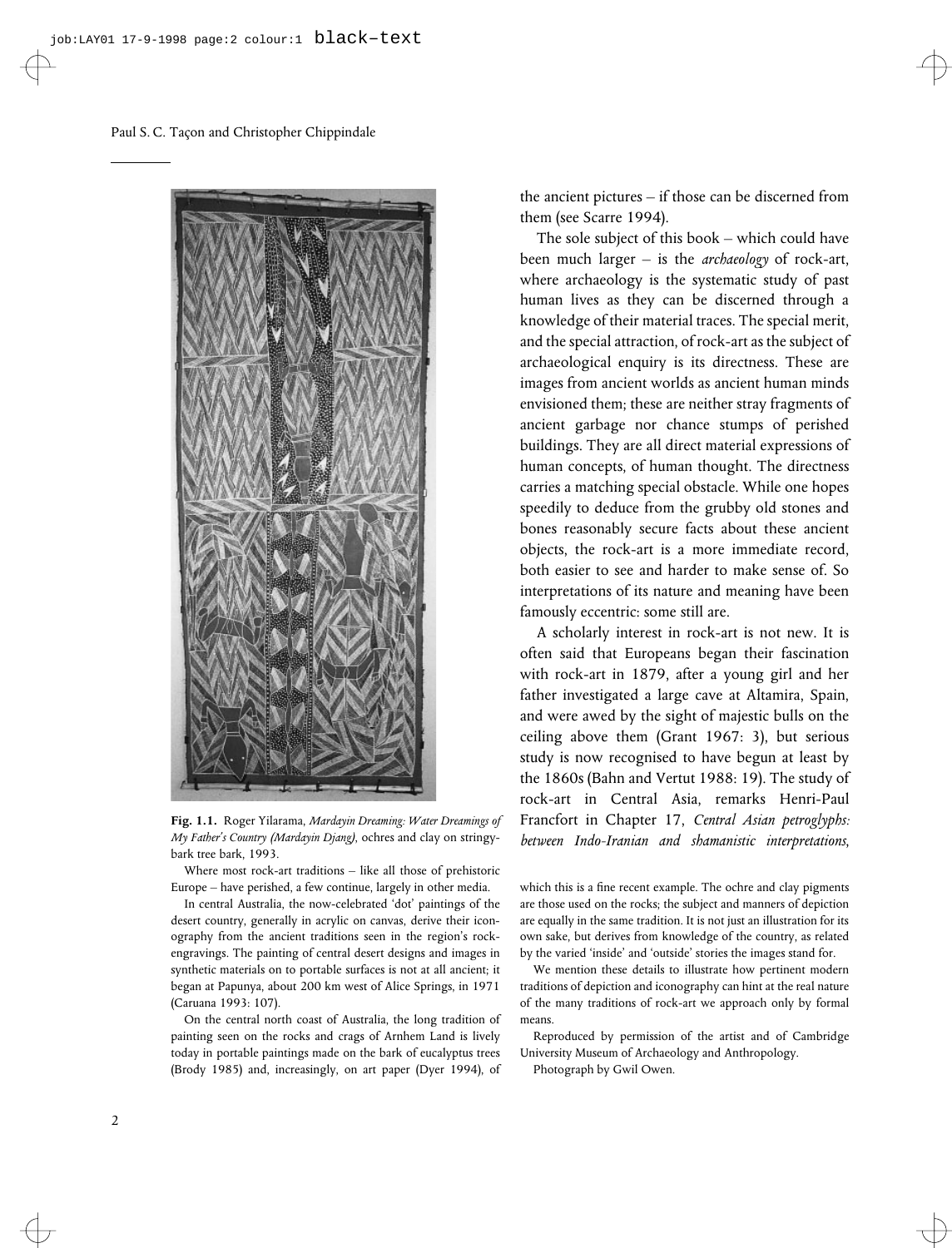

**Fig. 1.2.** George Chaloupka, *Spirits in the Land*, oil on canvas, 1972.

This book is about the archaeology of rock-art, so other aspects to the images are not developed. Here is a picture inspired by rock-art to stand for what is missing.

George Chaloupka, the senior researcher on Australian rock-art, is himself an artist. He painted this image at a time when Arnhem Land was being presented as a desert, which deserved development if that was financially advantageous, and otherwise had no merit. In its subject and its manner of depiction, Chaloupka was inspired by the rock-art images, especially those which had been painted not many years before by Najolbombi, last of the famous rock-painters, in western Arnhem Land. This is one of about twenty paintings that were exhibited in Canberra and largely sold there. The last of those left over from the exhibition, it survived the destruction of Chaloupka's home in Darwin by Cyclone Tracy in 1977. The whereabouts of those sold in 1972 is not known.

We mention these details to illustrate – again, and in another context – how particular can be the reasons for which images are created, and how capricious can be their survival and our access to knowledge of them.

Reproduced by permission of the artist.

began in the seventeenth century and has never ceased. The ancient little figures pecked into the icesmoothed rocks of Valcamonica, in Alpine north Italy, were known to its country people, who had a dialect word for them. And in Arnhem Land, north Australia, Aboriginal people know the old art of the Mimi – the other kind of human being who were in their stone country long long before them and who still live there as frail-bodied spirits, sheltered within the cracks in the ancient rocks (Brandl 1973; Chaloupka 1993; Lewis 1988; Taçon 1989; Taçon and Brockwell 1995; Taçon and Chippindale 1994).

Much of the apparatus with which archaeologists approach rock-art (Whitley 1997) is the usual kit of the archaeologist's trade: the drawing, photographic,

recording and survey gear is standard. So are some of the methods, increasingly science-based, and their technical languages – direct AMS dating, stratigraphic sequence, co-variation, taphonomy. And so are many frames of ideas. Rock-art is seen as structured by distinct, distinctive and distinguishable style, so amenable to stylistic studies (e.g. Francis in press, *contra* Lorblanchet and Bahn 1993). And the images of rock-art lend themselves to contemporary research interest in ancient meanings and their social expression (e.g. Tilley 1991). But rock-art research remains distanced from other special interests within archaeology; and the special circumstances of survival and study mean the methods developed for studying art in other contexts may not transfer across either. Some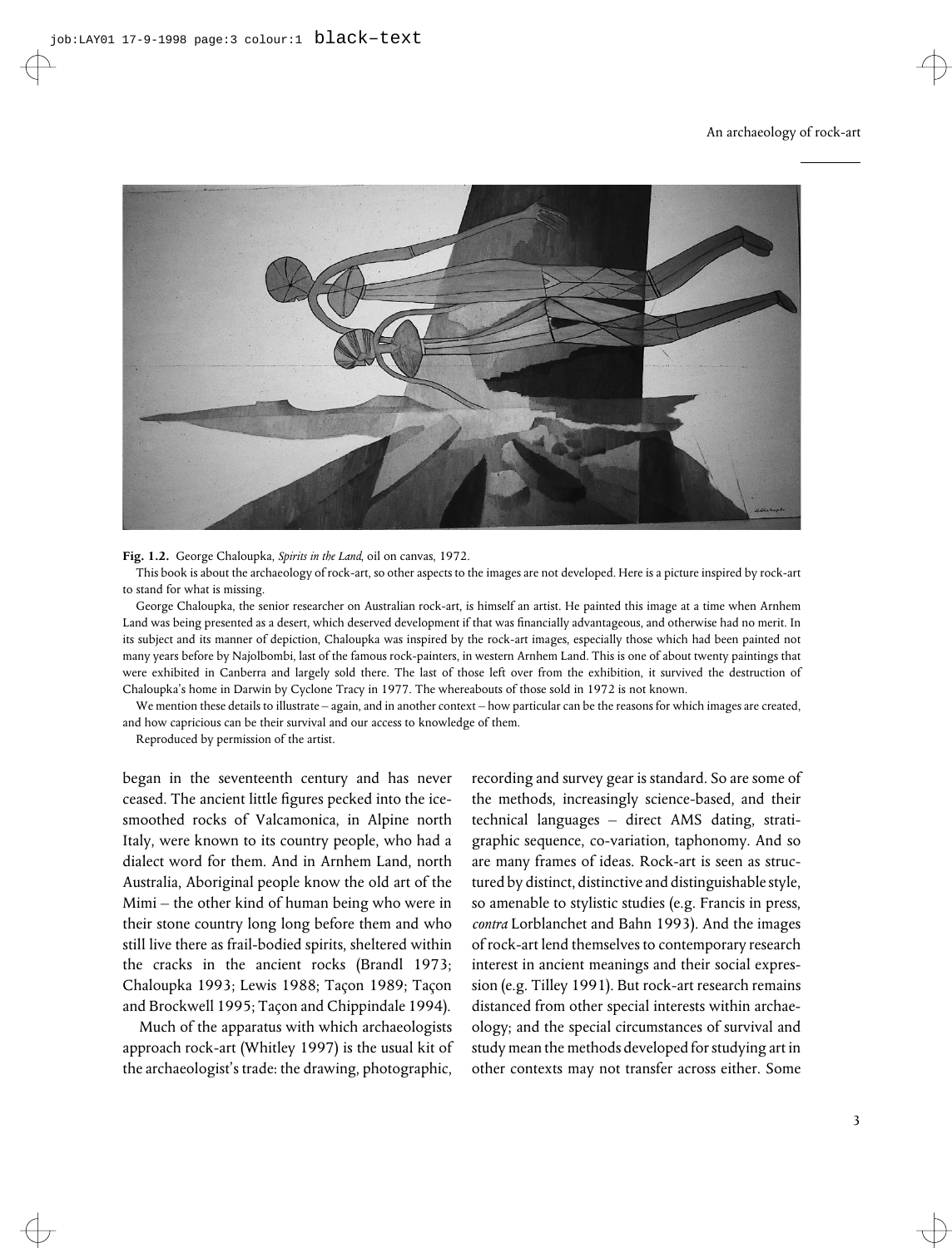

**Fig. 1.3.** Eric Gill, *Crocodile*, carved into exterior brick wall, Mond Laboratory, Free School Lane, Cambridge, 1930–1.

Rock-engravings are rare in the artificial landscapes of the world's contemporary cities. This is in a built surface of brick, fittingly a synthetic rock, as it is in a humanly created city-scape.

The celebrated engraver and illustrator carved the image, about 1.8 metres high, to a subject chosen by the Russian physicist Peter Kapitsa. It is Russian in its symbolism: the crocodile as the 'great unknown' in created things. (There are crocodiles of two types, freshwater and saltwater, in Roger Yilarama's bark-painting, Fig. 1.1: in his Australian country, the two beasts are vital creatures, important in the land and in the stories – not alien curiosities in the zoological garden!) Gill's own comment on his image of the crocodile – refined by visits to London Zoo to see and draw the real creatures – was, 'What should we know of reptiles who only reptiles know?' (MacCarthy 1989: 273).

The Mond Building now houses the Cambridge University collection of air photographs, a unit within the University much concerned with archaeology. Staff there think of their crocodile as a fierce beast that stands guardian at the door to their precious archive.

We mention these details to illustrate – yet again, and in yet another context – how the meanings of images are varied and shifting.

Photograph by Christopher Chippindale.

methods and many frames of ideas translate uncertainly into the different language of pictures on the rocks. Researchers use an eclectic mix of approaches, some of them new (if any approach in twentiethcentury research can wholly be called new), some of them borrowed (and adapted in or after the borrowing to the circumstance of studying rock-art).

In Valcamonica – as in other parts of the world – the tradition of marking the rocks tellingly stops as its sheltered communities were overwhelmed by an outside world of commanding people whose culture was a literate one of reading and writing (Anati 1976: 153–6): for those communities, the swallowing power of the growing Roman Empire. In a great many regions, it was the first fleets of the European expansion and their landing passengers who closed down the world in which the rock-art had been made; the regions are not numerous where we have good ethnohistorical accounts of the rock-painters and very few where the painting traditions are still strong (for one, western Arnhem Land, see e.g. Chaloupka 1993; West 1995). The worlds of texts and the world of written words are different in fundamental ways, as Sven Ouzman, *Towards a mindscape of landscape: rock-art as expression of world-understanding*, shows in Chapter 3. Even the rock-arts of our culture in our own day – among which one should include the inscriptions monumentally engraved into and the graffiti sprayed on to the artificial rock surfaces of buildings in our urban landscapes – often offer words alongside or instead of pictures (Figs. 1.3, 1.4).

Inasmuch as rock-art is rather an archaeological subject apart, so will the methods of its study be set rather apart. Many of them will have novelty. Since no settled or standard approach has emerged – Whitley (in press) will be the first general handbook on the archaeological study of rock-art to be published – this is the time to explore the diversity of fruitful approaches, and to recognise their unities. Rock-art has been a subject-matter of archaeology for centuries, at least in Scandinavia – yet the title of this book, *The archaeology of rock-art*, seems not to have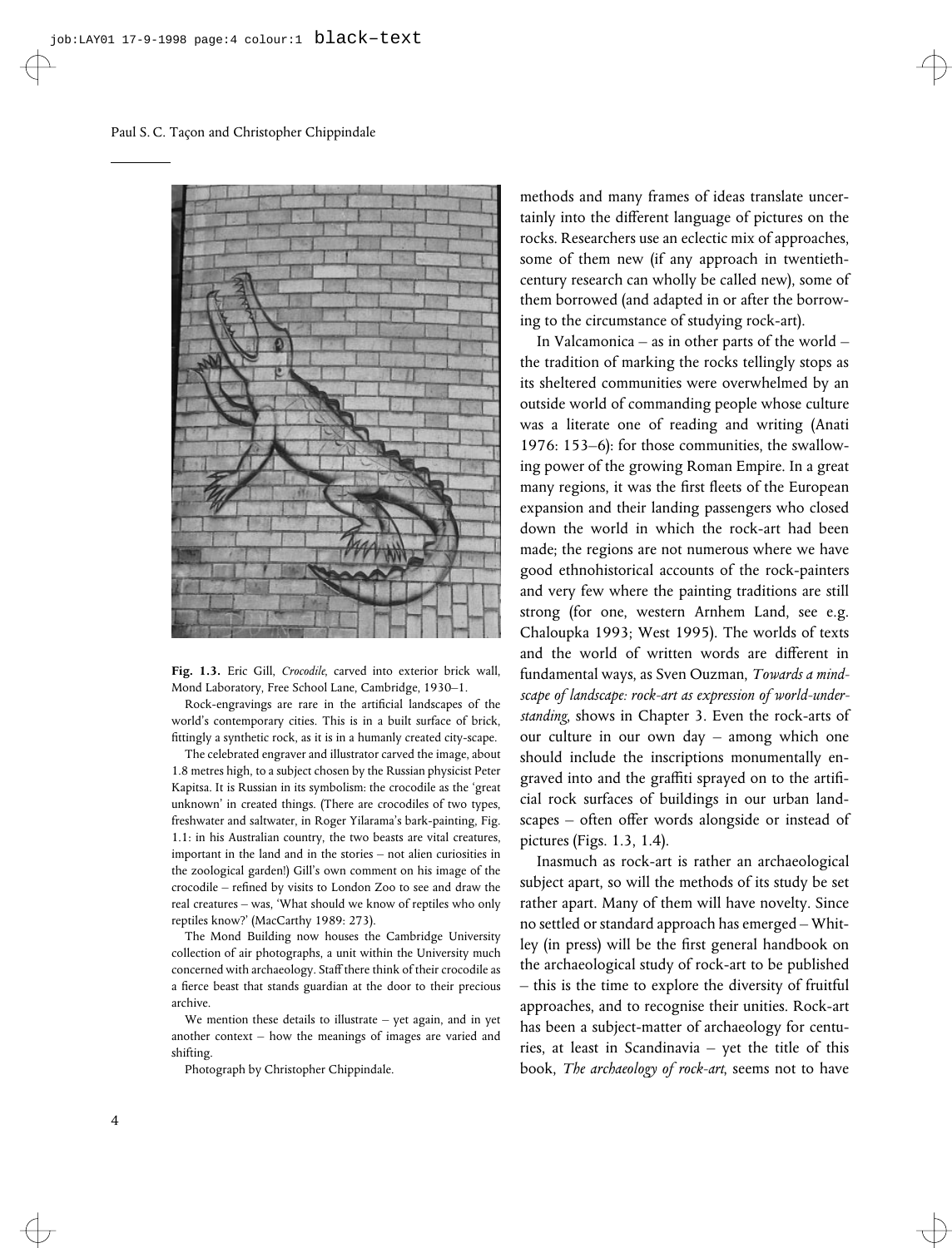



Images officially set on walls in the contemporary urban environment are primarily directional signs, in words alone, or in words treated with graphic care, sometimes in pictures alone: 'This is the way out', 'This is the way to the aeroplane.' Distinctive 'rock' paintings on artificial hard-rock surfaces of our own culture include the spray-painted graffiti, said to have originated in New York in the 1970s (Castleman 1982; Cooper and Chalfant 1984), then seen in cities across the world (Stahl 1990).

Individual graffiti artists declare their identity with small 'tags' contrived from their initials or nicknames. Often they make a 'piece', a large and ambitious composition; the word 'piece' derives from 'masterpiece' and echoes the original meaning of that word, as denoting the grand project with which an apprentice craftsman proves his skill and is thereby made a master.

Imagery in 'pieces' has many forms. Often central, as in this piece, is an elaborated polychrome geometrical form, again a kind of lettering – nicknames, initials, or favoured word – treated with such graphic force that the letters are barely or not recognised. We find it striking, and telling of late twentieth-century values, that spray-graffiti artists - the famous marginals who make a special iconography in our society – nevertheless make their graphics on the model of those words which define the power of the controlling literates against them.

We mention these details to illustrate – yet again, and in yet another context – how varied can be the ways in which images derive from a society, and relate to its values.

Artist unknown, therefore reproduced without permission of the artist. Photograph by Christopher Chippindale.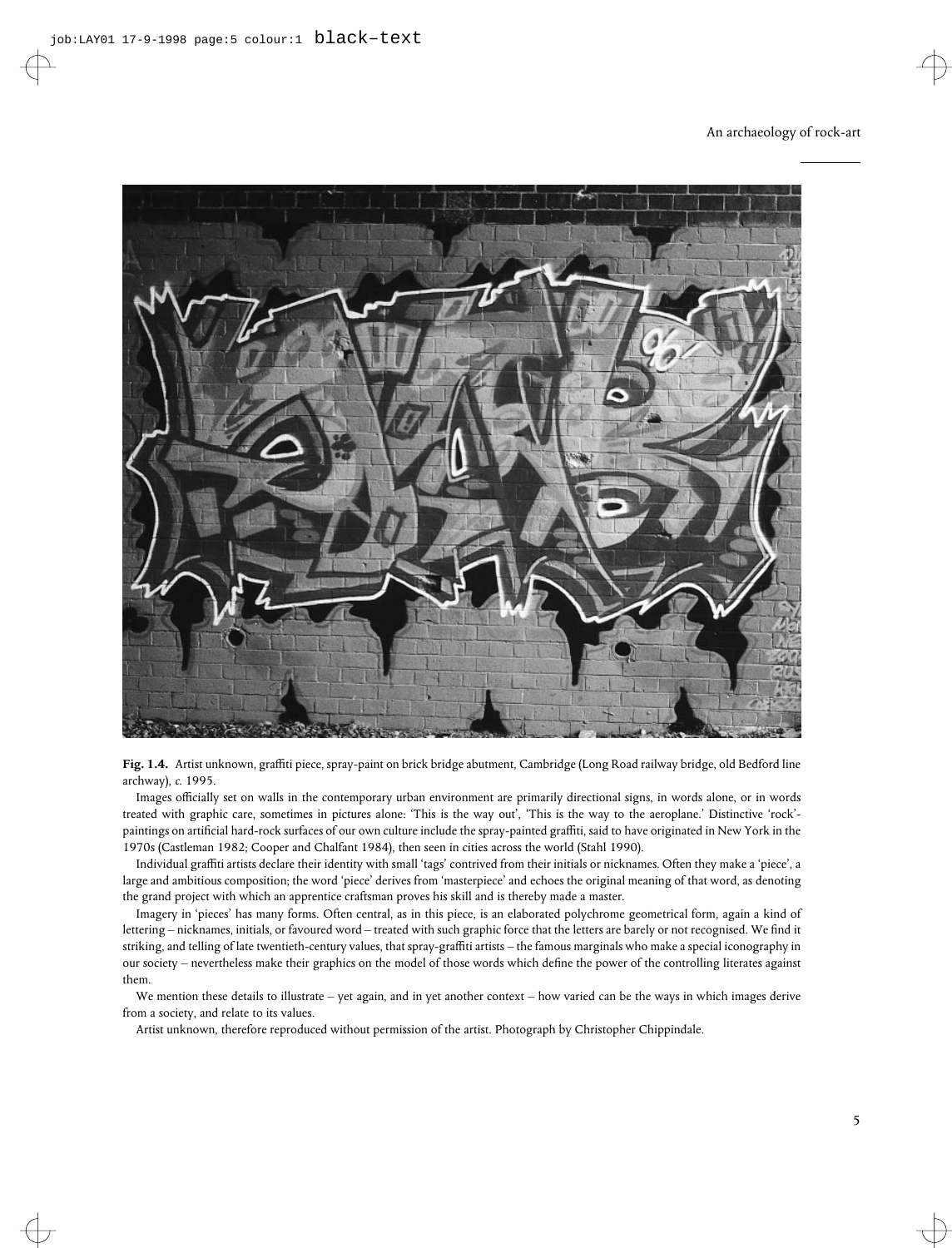been used before. Rock-art is old, but this kind of study seems perhaps young.

The diversity is represented by the eighteen remarkable essays that make up this book, by researchers whose academic standing runs from senior professors to graduate students, and whose immediate subject-matter spans the world. The unity is given by a deep structure both to the book and to individual papers. Since doubt surrounds just what best to *do* in studying rock-art, the group emphasises considered and rigorous *methods.* Since methods do not exist in the abstract, they show themselves in application by effective case-studies that begin with the *essentials*:

- $\bullet$  what the stuff is:
- $\bullet$  what date it is;
- $\bullet$  how it is studied with informed methods;
- $\bullet$  how it is studied with formal methods;
- how it is studied by analogy.

The group has not attempted a specific definition of 'rock-art'. We hold it to refer to human-made marks on natural, non-portable rocky surfaces; the more common being those which are either applied *upon* the rock and called *pictographs* – including paintings, drawings, daubings, stencils, prints, beeswax motifs – or which are cut *into* the rock and called *petroglyphs* – engravings, incisings, peckings, gougings, symbolic grindings, etchings, and so forth. 'Rock' will do as a term for the surface that bears them, although sometimes the rock is a geological surface as soft as mud (Bednarik 1986; Faulkner 1986). 'Art' is a less happy term, because art has a rather specific meaning in recent western societies, not suited to those many societies where the crafty making of images and pictures was a business centrally integrated with other concerns. In the absence of a better term – 'rock image', 'rock picture', 'rock marking', 'rock trace', 'rock glyph', and so on are also unhappy – we stay with rock-art. (In consequence we have to tolerate the confusion by which the term 'rock-art' also refers to the iconography of rock-and-roll music!) We hyphenate 'rock-art', against common modern habit, in a slight attempt to make this term into a portmanteau.

#### **Dating**

Chronology has always been important to rock-art studies, and remains generally difficult.

Carbon is present usually in minute traces only, and it is generally supposed rather than known that the 'carbon event'whichwill be measured by radiocarbon is actually to be equated reliably with the 'art event', the subject of study for which we would like a date. Accordingly carbon dating of rock-art is a new field of endeavour, made possible only by the AMS radiocarbon method with its scanty sample size, and still at an experimental stage (Nelson 1993). The disputes of 1995–6 over the age of the Foz Côa petroglyphs engravings, for which dates are argued that run from the later Palaeolithic (Zilhão 1995) to the eighteenth century or later of our own era (Bednarik 1995), shows how large the uncertainties can be.

Dating is here addressed by Jean Clottes, *The 'Three Cs': fresh avenues towards European Palaeolithic art*, Chapter 7. The material available from the European Palaeolithic often charcoal safely preserved in deep and still caves, is far more satisfactory for trustworthy carbon-dating than are the materials of such exposed surface imagery as Jo McDonald studies in *Shelter rock-art in the Sydney Basin – a space–time continuum: exploring different influences on change*, Chapter 18. Our own Chapter 6, Christopher Chippindale and Paul S. C. Taçon The many ways of dating *Arnhem Land rock-art, north Australia*, takes dating as its central theme, for a region with exceptional and fortunate opportunities for varied dating methods.

#### **Informed methods**

By *informed methods* we mean those that depend on some source of insight passed on directly or indirectly from those who made and used the rock-art – through ethnography, through ethnohistory, through the historical record, or through modern understanding known with good cause to perpetuate ancient knowledge; then, one can hope to explore the pictures from the inside, as it were. In Arnhem Land, for instance, the recent rock-painting tradition continues in fine paintings on bark and paper, full of layered and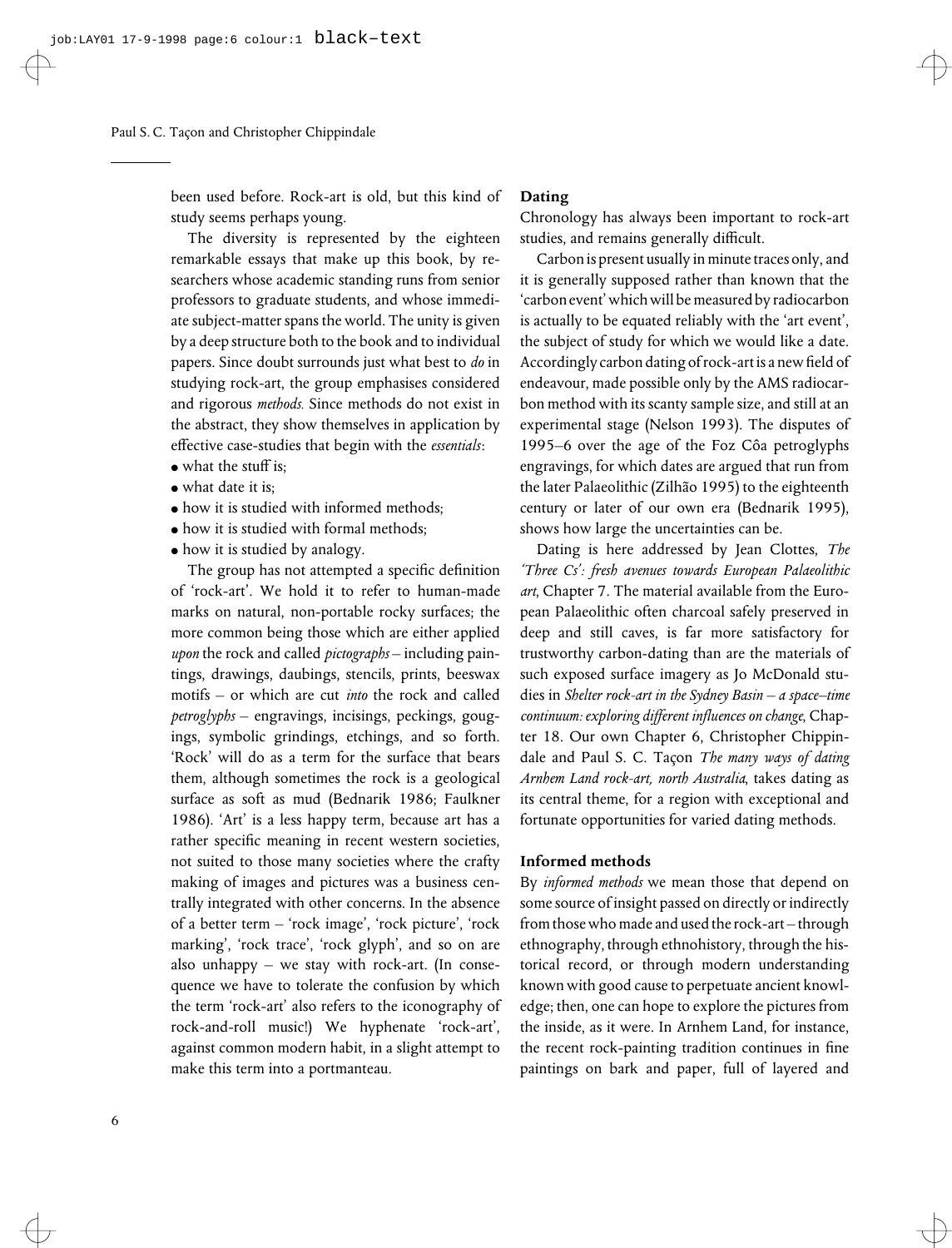intricate meaning (Fig. 1.1); so the image of a crocodile in Thompson Nganjmirra's painting *Crocodile Dreaming*(1992) relates not to a mere beast, but to 'the first Crocodile Ancestor, who was a man before he turned into a crocodile with large jaws and gnawed through the Liverpool Ranges to see what lay beyond' (Dyer 1994: 54). The 'hybrid' creature in another of the same artist's paintings, with snake body and crocodile head, we know to represent the Rainbow Serpent, one of the creator-beings who in the founding days passed through the country, making its water-holes and creeks, filling it with creatures, and peopling it with its several clans, each in its proper place in the land. And we know there is not just one Rainbow Serpent, for in the Dreamtime Yingarna, the Mother Rainbow Serpent, grew two eggs in her body and gave birth to a son, Ngalyod, and a daughter, Ngalkunburriyaymi (Taylor 1990: 330). By their common traits we – both Aboriginal Arnhem Landers and western researchers who have been give that knowledge – can recognise late Rainbow Serpents in the rock-art, and then trace this distinctive subject back in the long dated sequence. In this way, we come to see how the Rainbow Serpent starts as a motif in Arnhem Land rock-art when the rising sea-level of the post-glacial brings the ocean across settled land; and an element in its founding ethnography is a creature of the sea  $-$  a pipefish rather than a land snake (Tacon, Wilson and Chippindale 1996).

Importantly, because iconographic meanings seem to be variable and historically idiosyncratic – rather than standardised and accessible by some generalising rules in an anthropology of art – that ethnographic insight into an informed knowledge is essential to that kind of understanding. Without it, one might *suppose* this snaky creature, because of its nonnatural combination of limbs and traits, might not be of the everyday, mundane world – but one would not *know* just what it stood for, with just what meaning and just what power. The crocodile as a picture, because natural in its traits, one could think is wholly a subject from the natural world; nothing in the image itself tells the ignorant outsider that it is not only a beast but Crocodile Ancestor, a man before he turned into a crocodile. The cross-hatching that fills the creatures' bodies one might suppose mere decorative infill, whilst in truth it is *rarrk*, a design that carries strong meaning and is particular to the individual artist's clan. Equally, in the Coso Range of California one would not have immediate cause to suppose, from the pictures of bighorn sheep and of rattlesnakes, that these images of everyday creatures in the Mojave drylands stood for different and deep meanings  $-$  as the old ethnohistoric records show (see Whitley's *Finding rain in the desert: landscape, gender and far western North American rock-art*, Chapter 2).

There are practically no rock-art traditions that continue into the present, and precious few of which there is a good ethnographic or ethnohistoric record available. Even the rich records of San knowledge, on which an understanding of South African rock-paintings has been built (e.g. Lewis-Williams 1981 and subsequent work), come from Bushmen who were not themselves painters and whose country was far removed from that region of the Drakensberg where a compelling account of the rock-art has now been made through treating their knowledge as informed about that art's meaning. For some regions, the relevance of potentially informed sources is uncertain: are the rock-engravings of the later prehistoric Alps to be comprehended through seeing in them Indo-European structures of religious knowledge as these have later been discerned (Masson 1995)? Or are those understandings no kind of true knowledge when it comes to the ancient Alpine panels (de Lumley *et al.* 1995)?

#### **Formal methods**

For much prehistoric art, beginning with the Palaeolithic art of the deep European caves, we have no basis for informed knowledge. There we must work with *formal methods*, those that depend on no inside knowledge, but which work when one comes to the stuff 'cold', as a prehistorian does. The information available is then restricted to that which is immanent in the images themselves, or which we can discern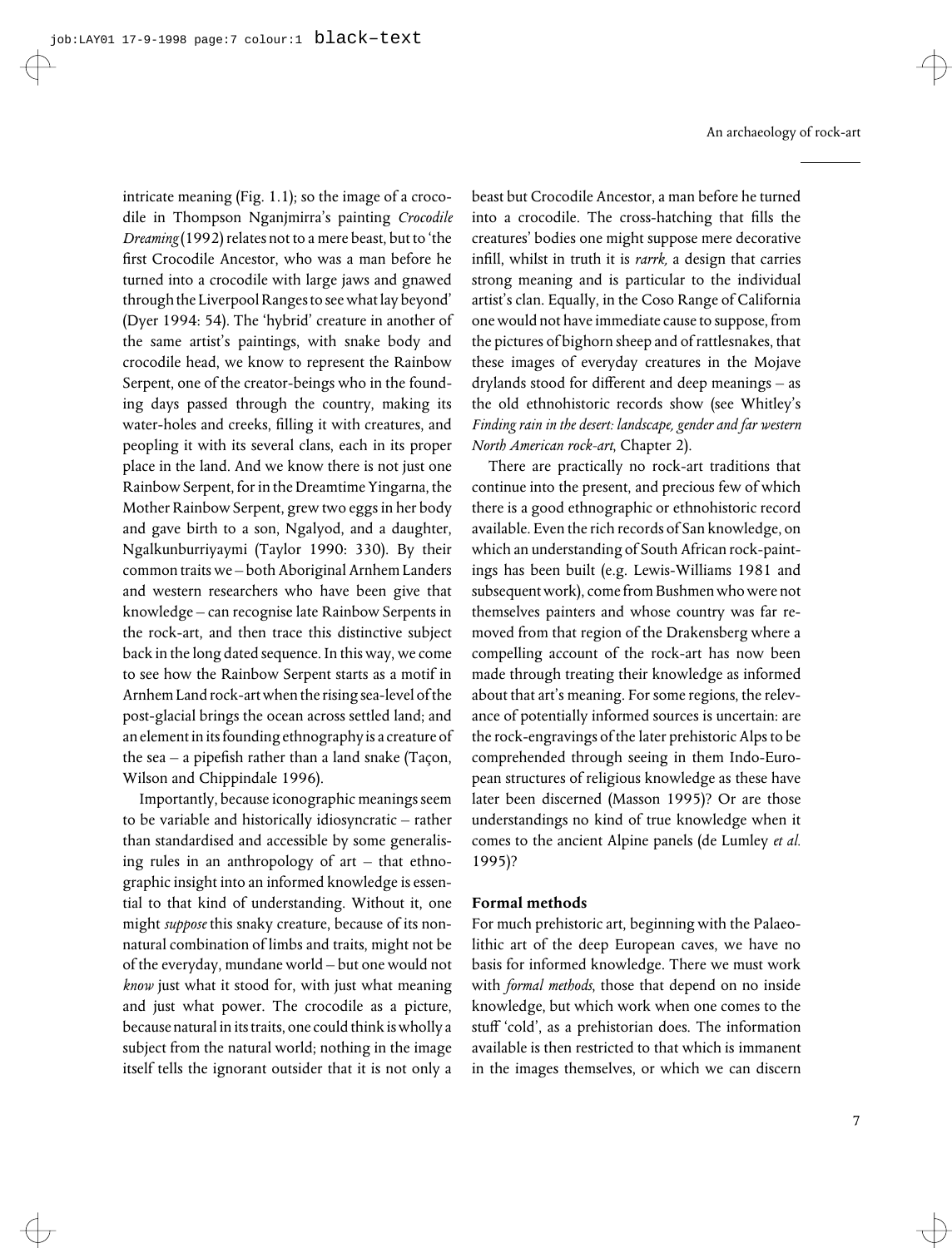from their relations to each other and to the landscape, or by relation to whatever archaeological context is available. This includes inference by location in landscape (Richard Bradley, *Daggers drawn: depictions of Bronze Age weapons in Atlantic Europe*, Chapter 8; Sven Ouzman, *Towards a mindscape of landscape: rock-art as expression of world-understanding*, Chapter 3), the figuring out of what a picture shows by the geometry of its shape (Benjamin Smith, *The tale of the chameleon and the platypus: limited and likely choices in making pictures*, Chapter 12), inference from a mathematical measure of information content and from site location (Ralph Hartley and Anne M. Wolly Vawser, *Spatial behaviour and learning in the prehistoric environment of the Colorado River drainage (south-eastern Utah), western North America*, Chapter 11), and the relationship of similar but widely separated forms through the use of multivariate analyses (Meredith Wilson, Pacific rock-art and cultural genesis: a multivari*ate exploration*, Chapter 10) or by other techniques.

Even where there is informed knowledge, the formal methods can be useful, just as one can study the geometry of pictures from any cultural context as an interest separate from their meaning, or as one can usefully find kinds of modern understanding in aspects of paintings in the western tradition which in their own time were not a concern (see, e.g., Carrier 1991).

#### **Analogy**

Finally, *analogy* relates to, but does not duplicate, the formal methods: when we cannot observe *x* but we can *y*, which is sufficiently like it, we can hope to infer things about *x* based on observations of *y*. Aspects are necessarily particular to the distinctive nature of rock-art as a class of archaeological materials, but the issues of method that arise are the difficult and well-known ones that concern archaeological reasoning by analogy in general.

#### **The studies in this book, and the book's structure**

Some of this book's authors can say little or nothing

by informed methods: when enigmatic images come from a remote prehistory, we can have no inside knowledge of them; study must proceed by formal methods and/or analogy. Most authors touch upon more than one aspect, and do so with more than one method; a diversity of approaches to studying rockart is evident. Four chapters primarily approach their subject-matters from informed perspectives: David Whitley, *Finding rain in the desert: landscape, gender and far western North American rock-art*, Sven Ouzman, *Towards a mindscape of landscape: rock-art as expression of world-understanding*, Michael A. Klassen, *Icon and narrative in transition: contact-period rock-art at Writing-On-Stone, southern Alberta, Canada*, Chapter 4, and Thomas A. Dowson, *Rain in Bushman belief, politics and history: the rock-art of rain-making in the south-eastern mountains, southern Africa*, Chapter 5. One concentrates on different strands of dating evidence: Christopher Chippindale and Paul S. C. Taçon, The many *ways of dating Arnhem Land rock-art, north Australia*. Two rely on dating and formal methods: Jean Clottes, *The 'Three Cs': fresh avenues towards European Palaeolithic art* and Richard Bradley, *Daggers drawn: depictions of Bronze Age weapons in Atlantic Europe*. Three focus on the formal: Kalle Sognnes, *Symbols in a changing world: rock-art and the transition from hunting to farming in mid Norway*; Chapter 9, Meredith Wilson, Pacific rock-art and cultural genesis: a multivariate *exploration* and Benjamin Smith, *The tale of the chameleon and the platypus: limited and likely choices in making pictures*. Five use a combination of formal methods and analogy: Carolyn E. Boyd, *Pictographic evidence of peyotism in the Lower Pecos, Texas Archaic*, Chapter 13, Pieter Jolly, *Modelling change in the contact art of the south-eastern San, southern Africa*, Chapter 14, Anne Solomon, *Ethnography and method in southern African rock-art research*, Chapter 15, Eva M. Walderhaug, *Changing art in a changing society: the hunters' rock-art of western Norway*, Chapter 16, and Henri-Paul Francfort, *Central Asian petroglyphs: between Indo-Iranian and shamanistic interpretations*. Then Jo McDonald's *Shelter rock-art in the Sydney Basin (Australia) – a space–time continuum: exploring diVerent inXuences on*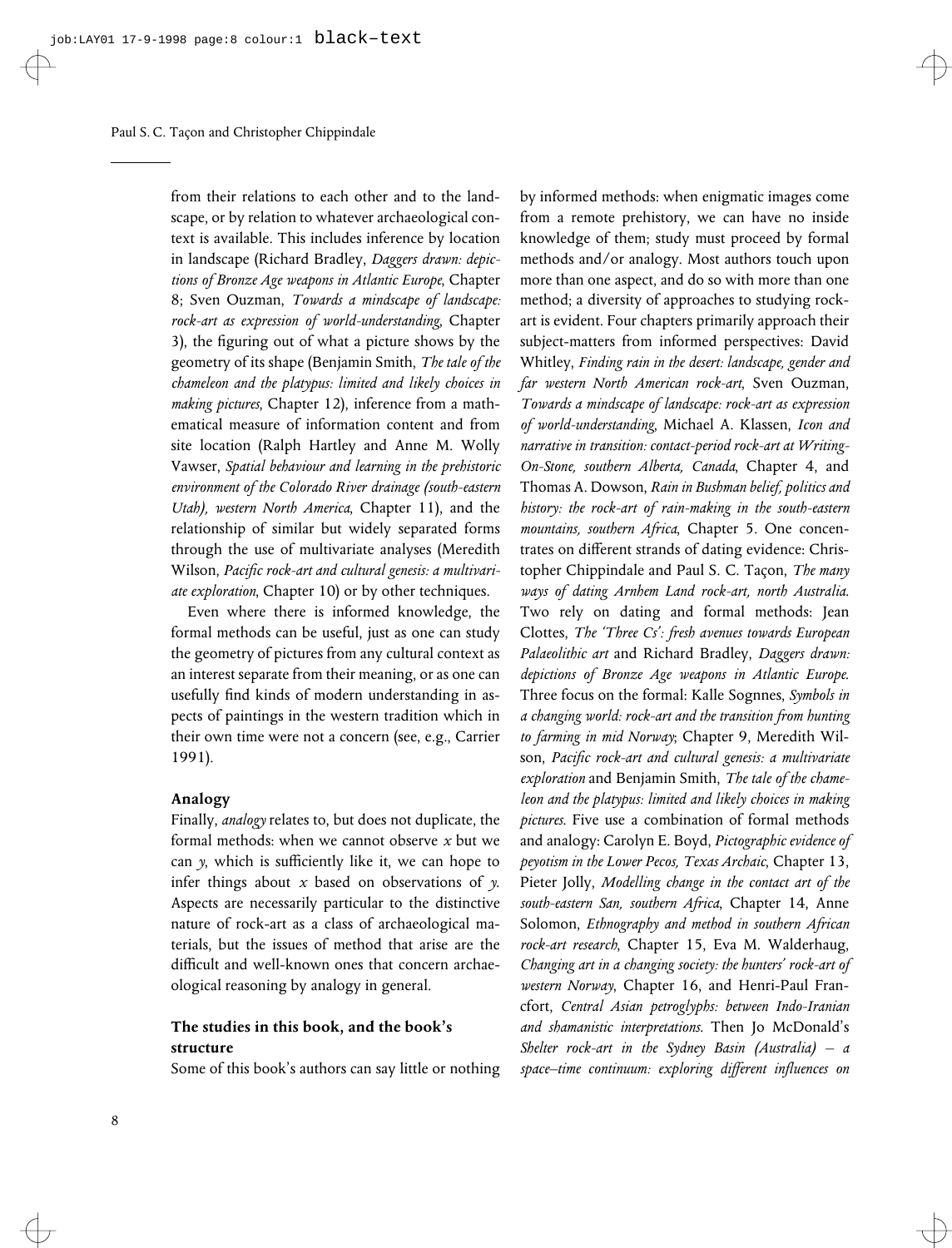*diachronic change* weaves dating, formal methods and analogy. We close with a Chapter 19 that combines aspects of dating, formal methods and analogy with flashes of insight, inspiration and exasperation: John Clegg, *Making sense of obscure pictures from our own history: exotic images from Callan Park, Australia*. His chapter humbles us too, in showing how mysterious figures can be that are from our own culture, and nearly from our own time.

These case-studies explore a wide range of petroglyphs and pictographs from seven key regions of the world: Australia (three-and-a-half chapters), southern Africa (three-and-a-half), North America (three), Scandinavia (two), western Europe (two), continental Asia (one) and the Pacific Islands (one). The chapters are not ordered by geographical location but rather by the primary methods researchers employed, moving from informed towards formal, and then to analogy. Interestingly, five of the chapters – Whitley, Ouzman, Klassen, Boyd, Francfort – focus on aspects of shamanism for interpretation.

#### **Celebrating rock-art, learning from rock-art**

Rock-art represents a great and shared legacy: a visual, illustrated history of human endeavour, aggression, co-operation, experience and accomplishment. As Australian Aboriginal colleagues of ours in Kakadu National Park and Arnhem Land are fond of pointing out to us, these sites are history; these are history books that tell of pasts more varied and more diverse than what declares itself in the written record. They give insight into the present – a theme not developed in this book – as well as into the past. Ultimately, the lessons of the past do help to shape our futures: this is one of the reasons human ancestors the world over recorded their experiences on such durable media as stone and rock. They explored, fought over, farmed and marked places with aspects of their cultural, group or individual identities. In so doing, they made statements to themselves and to others about the nature of *place.* They also made statements about themselves, defining landscapes for future use. We continue this process on a

daily basis: in our cities, our parks, our gardens, our homes. We map, mark and immortalise places. We journey; we remember. Already our species has sent contrived objects out of the solar system, and left traces upon the rocks of the moon. The legacy of the first artists will continue in unimagined new ways. But through books such as this one the accomplishments of some of the earliest creators, our original artists, poets and story-tellers, will not be forgotten! Read, reflect, relax and rejoice. Embark with us on a journey through time and space that explores the visually creative essence of early humanity.

Paul S. C. Taçon and Christopher Chippindale *Sydney and Cambridge 1997*

#### **REFERENCES**

- Allen, J. and J. F. O'Connell (eds.). 1995. *Transitions: Pleistocene to Holocene in Australia and Papua New Guinea.* Antiquity 69: Special Number 265.
- Anati, E. 1976. *Evolution and style in Camunian rock art.* Capo di Ponte (BS), Edizioni del Centro.
- Bahn, P. G. and J. Vertut. 1988. *Images of the Ice Age.* Leicester, Windward.
- Bednarik, R. 1986. Parietal finger markings in Europe and Australia, *Rock Art Research* 3: 30–61, 159–70.
	- 1994. The Pleistocene art of Asia, *Journal of World Prehistory* 8(4): 351–75.
	- 1995. The Côa petroglyphs: an obituary to the stylistic dating of Palaeolithic rock art, *Antiquity* 69: 877–83.
- Brandl, E. 1973. *Australian Aboriginal paintings in western and central Arnhem Land: temporal sequences and elements of style in Cadell River and Deaf Adder Creek art.* Canberra, Australian Institute of Aboriginal Studies.
- Brody, A. 1985. *Kunwinjku Bim: western Arnhem Land paintings from the collection of the Aboriginal Arts Board.* Melbourne, National Gallery of Victoria.
- Carrier, D. 1991. *Principles of art history writing.* University Park (PA), Pennsylvania State University Press.
- Caruana, W. 1993. *Aboriginal art.* London, Thames and Hudson.
- Castleman, C. 1982. *Getting up: subway graYti in New York.* Cambridge (MA), MIT Press.
- Chaloupka, G. 1993. *Journey in Time.* Sydney, Reed Books. Chase, P. and H. Dibble. 1987. Middle Palaeolithic sym-